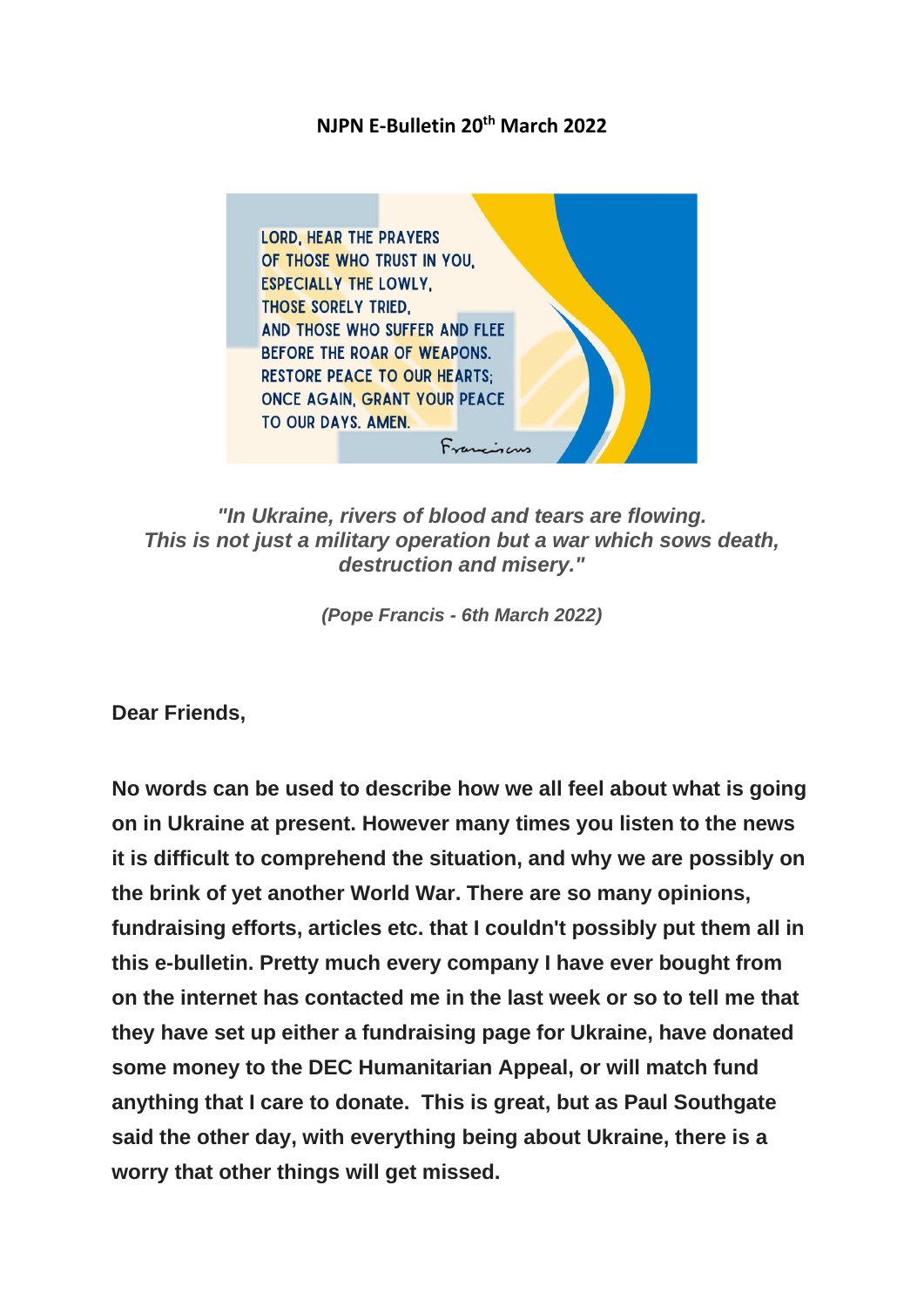**On the back of this thought, our Action of the Week is about the situation in Calais. We also lead the News and Comments Section with Refugees/Migrants.**

**Thanks to everyone who has sent in items to be included in this ebulletin. If possible, can you provide me with a link to the article/event on a website please. Particularly if it is a long article, the e-bulletin works much better if I can put in a few words, and then add the link, so that those who want to read it can do so on a web page.**

**The next edition will be out around the 3rd ApriI.** 

**God bless and stay safe, Sharon (Editor)**

**E-Bulletin Contents: -**

**\*\*\*ACTION OF THE WEEK\*\*\***

### **News and Comment**

- **1. Refugees/Migrants**
- **2. Ukraine**
- **3. Climate/Environment**
- **4. What's wrong with the Fashion Trade?**
- **5. Life in the UK today**
- **6. Rejection of proposals for Assisted Suicide**
- **7. Synod News**
- **8. Bill of Rights should focus on recognised fundamental rights**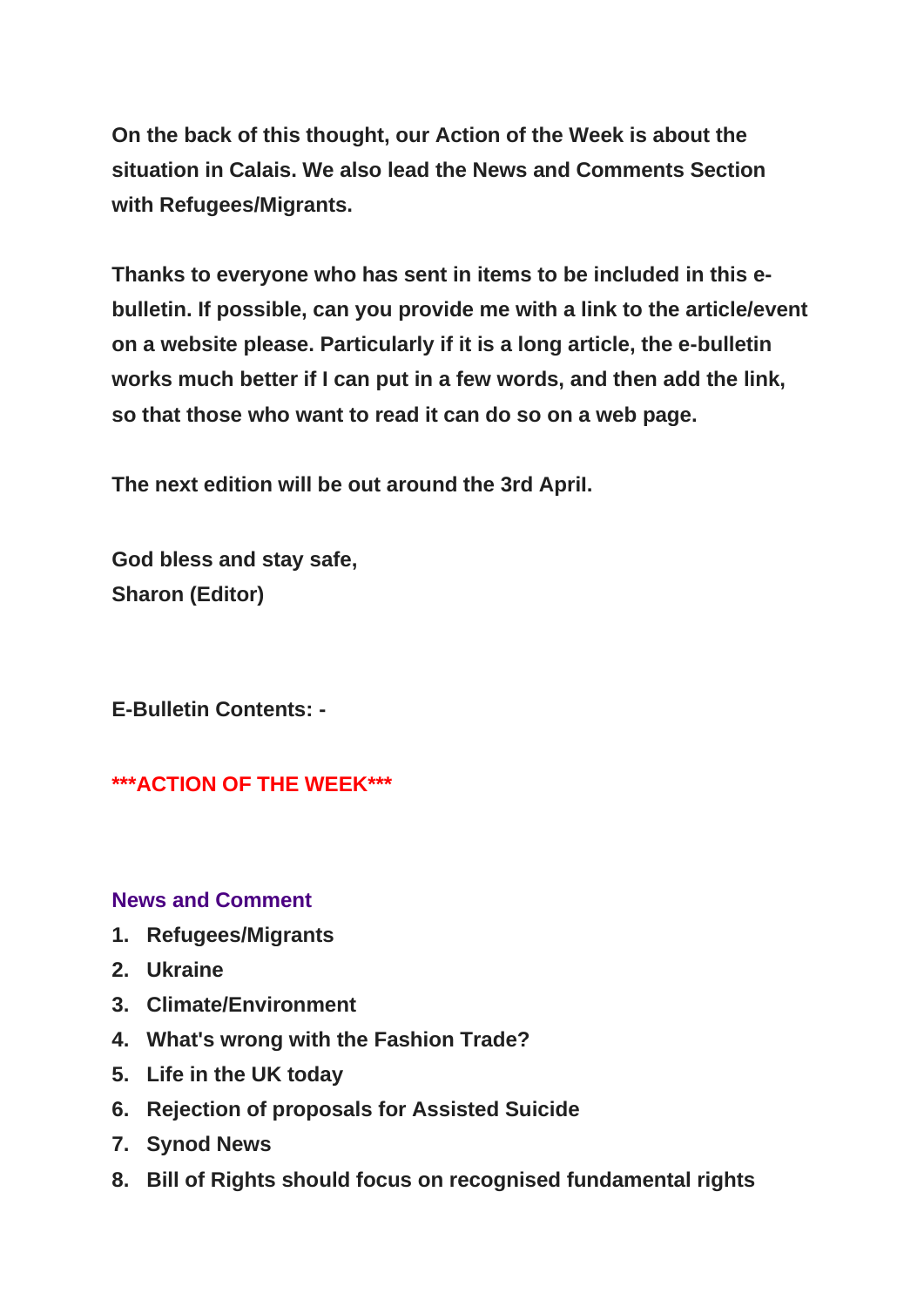- **9. Columban Competition Winners**
- **10. NJPN Blog through ICN**

## **Newsletters**

- **11. NW NJPN E-Bulletin March 2022**
- **12. Mouthpeace Spring 2022**
- **13. Living Fair March 2022**
- **14. Salesians February 2022**
- **15. Biofuelwatch March 2022**
- **16. Joint Public Issues Team February 2022**

## **Events (\*\*\*this week marked by \*\*\*)**

- **17. \*\*\*19th - 27th March\*\*\* - Romero Week**
- **18. \*\*\*23rd March\*\*\* - Modernisation in the Shipping Industry**
- **19. \*\*\*Various Dates\*\*\* - Global Justice Now**
- **20. 30th March - Palestinian Land, the absence of justice.**
- **21. 2nd April - Cardiff Just People Roadshow**
- **22. 2nd April - We Rise: Young Persons Activist National Gathering**
- **23. 6th/7th April - Changing the world through AGM activism**
- **24. 26th April- David Goodbourn Lecture - After Pestilence**
- **25. 14th May - End Apartheid/Free Palestine**
- **26. 18th June - Pax Christi AGM**

**27. 8th - 10th July 2022 - Reinventing Radical (Student Christian Movement)**

**28. 22nd - 24th July - NJPN Annual Conference**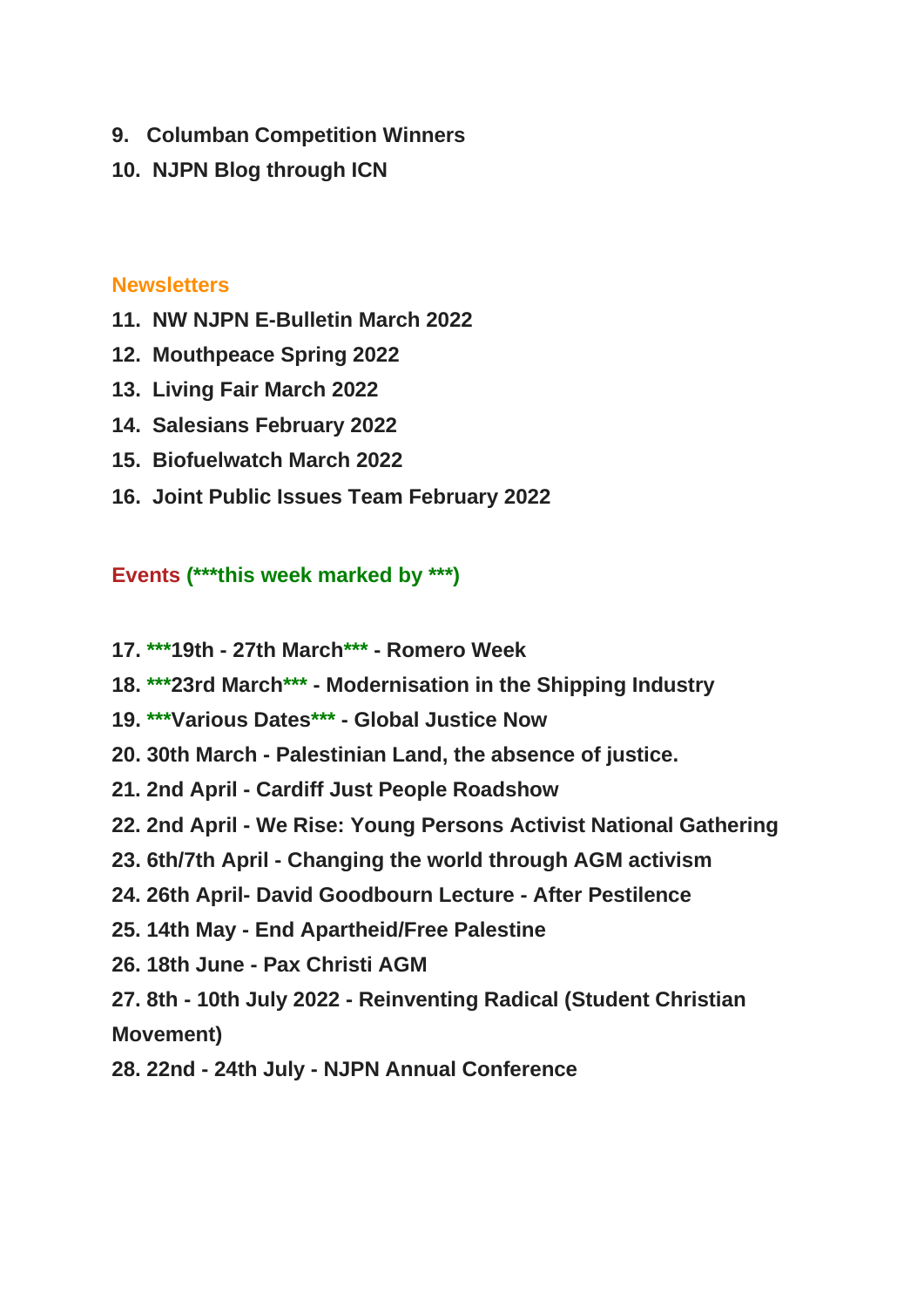### **Actions**

- **29. Tell Boris Johnson to stop hijacking aid budget**
- **30. It's time to tax wealth**
- **31. Stop businesses getting away with Human Rights abuses**
- **32. ACAT Easter Greetings Card Campaign**

### **Vacancies**

**33. Society of St. Vincent de Paul Scotland**

### **The Last Word**

**34. Passionist Artist Lya Vollering at Coventry Cathedral**

**See below for: -** *Note on Data Protection About these E-Bulletins Donate to NJPN*

## **\*\*\*ACTION OF THE WEEK\*\*\***

### *There are still refugees in Calais...*

[Seeking Sanctuary](https://justice-and-peace.us7.list-manage.com/track/click?u=43dc262537b1536e87dc04eca&id=67eafcbce1&e=21ab98db78) **writes: -** As we look to the heroic efforts to welcome Ukrainian refugees, particularly in Poland, we have become increasingly aware of the difference in welcome of European and refugees from further afield. As tragic as the suffering under Russian bombardment is, it is not different from the experiences of so many thousands of people in Aleppo in Syria, or that of the Yazidi in the Middle East. And let's remember the many Roma families caught up in the fighting. In Calais the authorities are at least giving homeless Ukrainians shelter in the Youth Hostel but others have to endure life in tents and the like. There should be no differentiation in our treatment of refugees - all must be treated equally.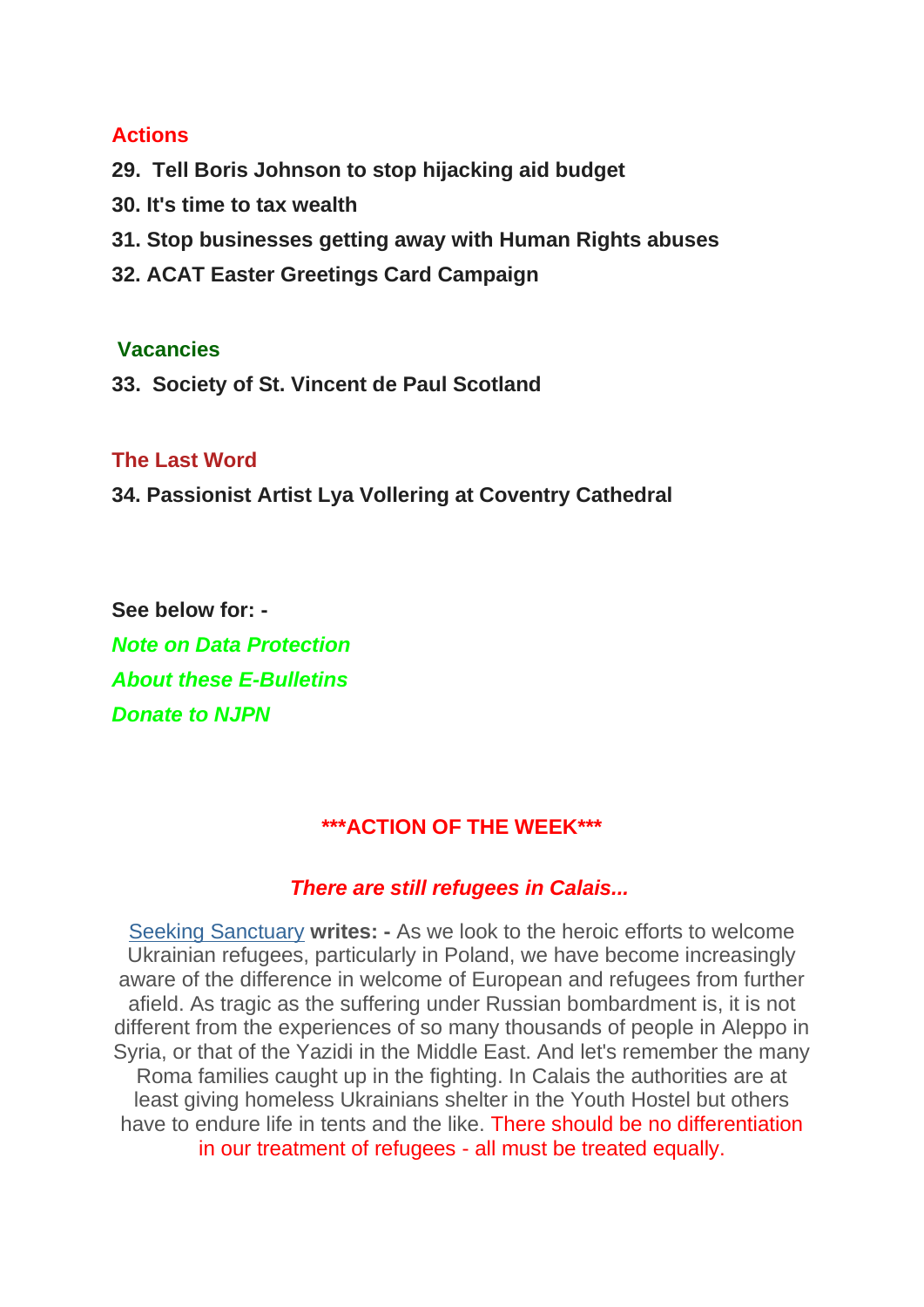A call from the Calais NGOs. "We ask the authorities to put into practice the same reception conditions as those for Ukrainian refugees. Whether they come from Ukraine, Syria, Afghanistan, Eritrea, Ethiopia or Sudan, all refugees deserve and must be the object of protection, compassion and security. Europe has just proven that it is possible to establish safe pathways and decent reception conditions for those fleeing their country because of persecution or war. All should benefit from it."

**Calais is organised to accept donations of goods that are sorted, packed and labelled and that appear on the** ["current needs"](https://justice-and-peace.us7.list-manage.com/track/click?u=43dc262537b1536e87dc04eca&id=d2cfe3d95a&e=21ab98db78) **lists. Anyone can deliver them on a day trip with a car, or drop them off at one of the** [UK drop-off sites](https://justice-and-peace.us7.list-manage.com/track/click?u=43dc262537b1536e87dc04eca&id=c2d0689fc4&e=21ab98db78) **that are available.**

## **Please help.....**

## *Thank you!*

As a PS to the above, America Magazine have an article entitled ['The](https://justice-and-peace.us7.list-manage.com/track/click?u=43dc262537b1536e87dc04eca&id=3574fcffa8&e=21ab98db78)  outpouring [of support for Ukraine is a great thing. Can we show the same](https://justice-and-peace.us7.list-manage.com/track/click?u=43dc262537b1536e87dc04eca&id=3574fcffa8&e=21ab98db78)  [compassion for victims of other global crises.'](https://justice-and-peace.us7.list-manage.com/track/click?u=43dc262537b1536e87dc04eca&id=3574fcffa8&e=21ab98db78)

Regardless of whether we are in the US or the UK, the situation is still very much the same, and sadly shows that some refugees are more acceptable than others.

## **NEWS AND COMMENT**

## **1. Refugees/Migrants (includes Actions and an Event)**

### **UK Government defeated on clause penalising refugees in Borders Bill**

This is going back a couple of weeks now, but still a good article as it shows the way that the House of Lord/House of Commons work when trying to get a Bill passed....

Independent Catholic News writes: - *On Monday, 28 February, the House of Lords voted to exclude Clause 11, which would introduce 'differential treatment of refugees' from the Nationality and Borders Bill. This was among a number of significant government defeats and means that the House of Commons will have to decide whether to put Clause 11 back into the Bill when it returns in a few weeks' time.*

Clause 11 differentiates between the types of refugees, based on how they arrived in the UK. You can read the full article [here.](https://justice-and-peace.us7.list-manage.com/track/click?u=43dc262537b1536e87dc04eca&id=cf5a636282&e=21ab98db78)

More details on this are also available through [The Guardian.](https://justice-and-peace.us7.list-manage.com/track/click?u=43dc262537b1536e87dc04eca&id=1d09130304&e=21ab98db78)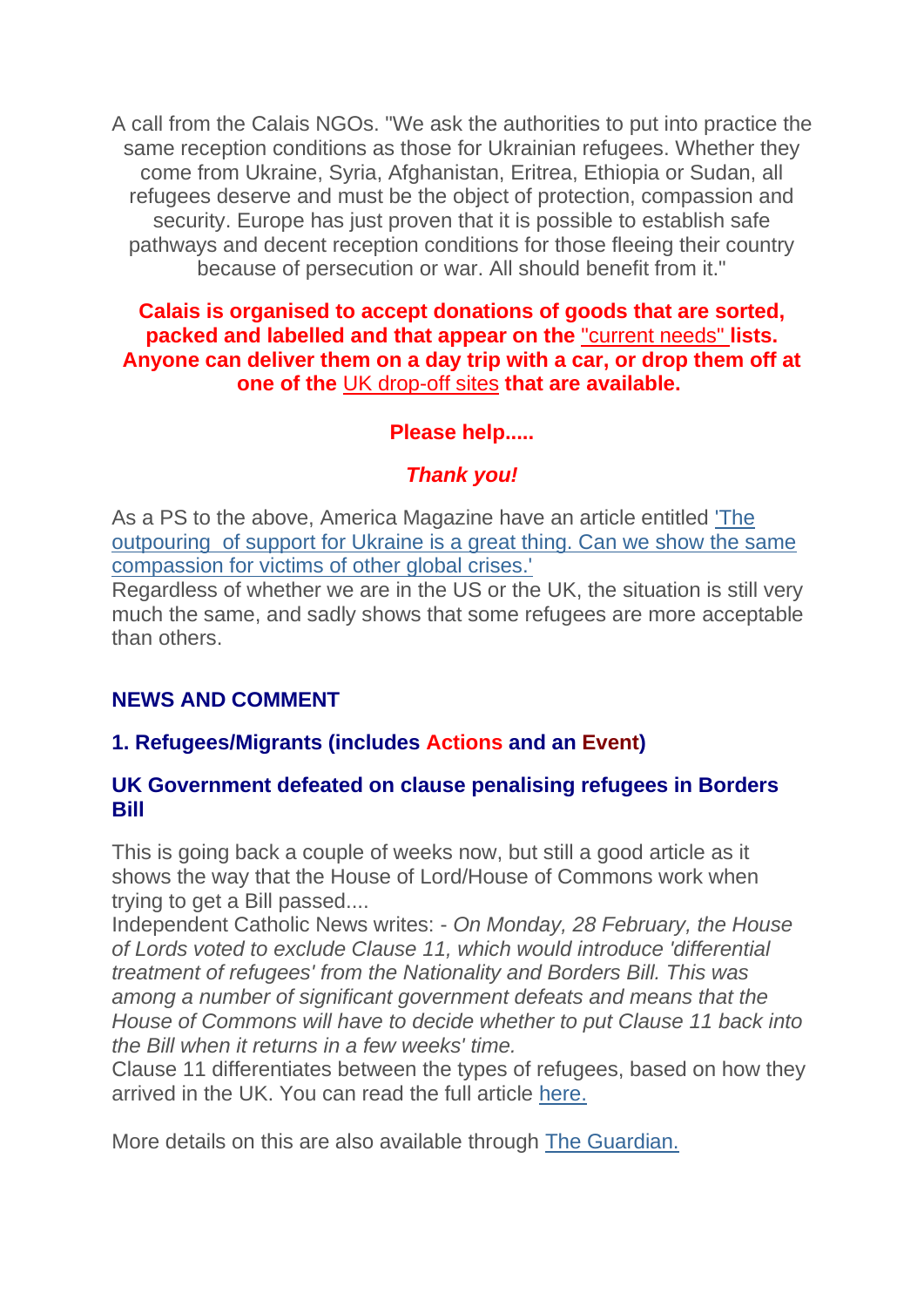## **Action**

There is a petition through the [UK Government and Parliament](https://justice-and-peace.us7.list-manage.com/track/click?u=43dc262537b1536e87dc04eca&id=83e8d2a453&e=21ab98db78) website that you can add your name to remove Clause 11 from the Nationality and Borders Bill.

### **Event - Local Landmark Campaign - National Day of Action - 21st March 2022**

Together with Refugees writes: - *We need to show the depth and breadth of support for a more compassionate approach to refugees. Those of you who have already presented your public signs of support in great big orange hearts at local landmarks could build on your efforts with a bigger show of support. If you've already collected signs of support from your communities, assemble them into huge orange hearts and place them on a local landmark on 21 March.*

If you are new to this campaign, more details and ideas are available [here.](https://justice-and-peace.us7.list-manage.com/track/click?u=43dc262537b1536e87dc04eca&id=5d9e3bee3c&e=21ab98db78)

## **2. Ukraine**

Just a few of the very many articles on Ukraine:-

## **Today in Ukraine we see a huge disdain for human dignity**

The Major Archbishop of the Ukrainian Greek Catholic Church, Sviatoslav Shevchuk, has issued a powerful statement on human dignity, in which he describes war as a *'defeat to humanity.'*

It is a very thought-provoking read. Available through the Ukrainian [Catholic Crisis Media Center.](https://justice-and-peace.us7.list-manage.com/track/click?u=43dc262537b1536e87dc04eca&id=0f2b770da3&e=21ab98db78)

### **Government must not be allowed to pass on its moral responsibilities**

Joseph Kelly from [The Catholic Network](https://justice-and-peace.us7.list-manage.com/track/click?u=43dc262537b1536e87dc04eca&id=970a3e9af9&e=21ab98db78) has written an article dwelling on the £350 per month that the Government has offered people wanting to host Ukrainian refugees, and that by doing so has passed on its moral responsibilities to the refugees onto the general public.

From a personal point of view, I am quite surprised as to the number of Facebook posts from people, apparently in Ukraine, wanting someone to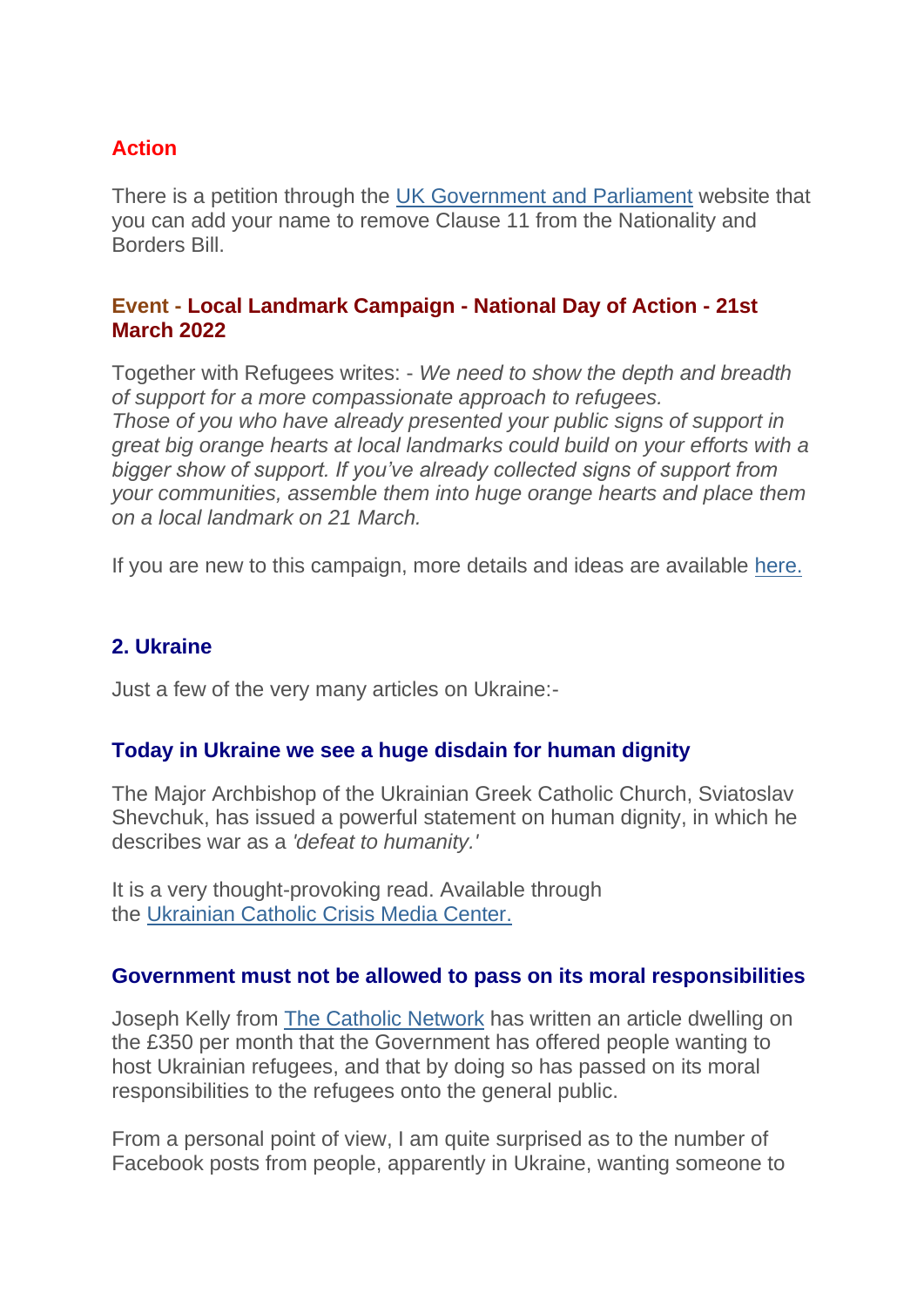sponsor/help them - some of which didn't quite seem to ring true. But also some of the answers to some of the posts seemed a bit unsavoury, with men offering to host women, and saying that 'they could get them into work.' If anyone is planning on hosting refugees, then going through the [Government website](https://justice-and-peace.us7.list-manage.com/track/click?u=43dc262537b1536e87dc04eca&id=e7fb701998&e=21ab98db78) has to be a must.



### **Update from the Salesians**

The Salesians write: - *A couple of weeks ago, we launched our fundraising appeal for the crisis in Ukraine, and in that time we have raised over £20,000 for the work of the Salesians working in Ukraine and surrounding areas that are helping the refugees fleeing the conflict.*

*Since the attacks on Ukraine began on 24/02/22 help has been provided through the Salesians and Salesian Sisters working in Ukraine who have not left the country at this difficult time. The Salesians in Poland are offering shelter to many refugees from Ukraine and to students from other countries fleeing the war through Poland. They also mediate in finding accommodation. They organise medical, psychological and legal assistance. Over 1 million people have fled from Ukraine to Poland.*

*No refugee camp has been set up, all of them are being taken in by Polish families. The Salesians have managed to prepare several hundred places in their homes. Salesian volunteers in the country are helping to collect, segregate and distribute gifts, to welcome refugees and to transport people and goods to Ukraine. They also organise lessons and take care of*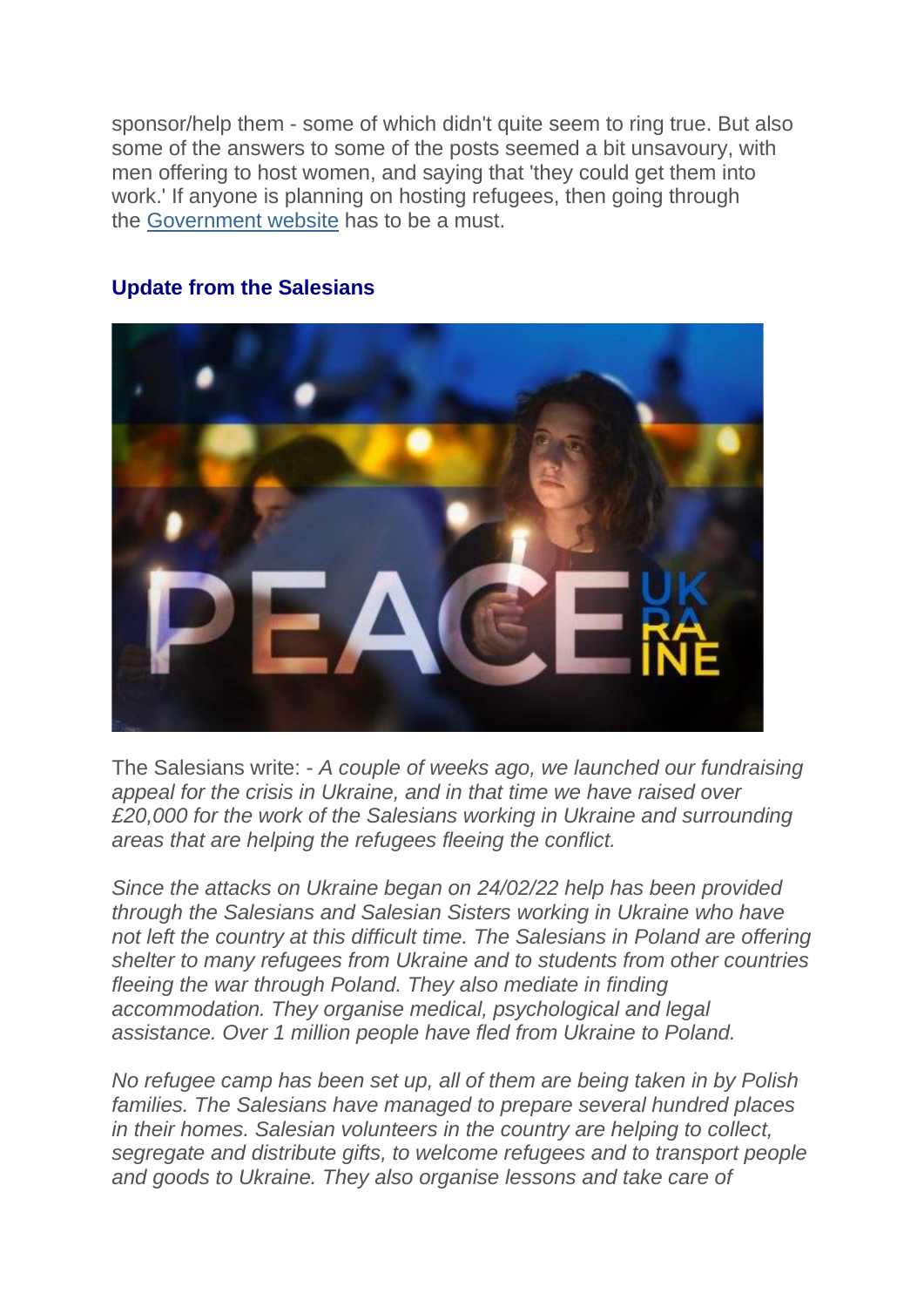*Ukrainian children, to facilitate their adaptation to the new reality in Poland. We thank all the Salesian Family in the world for the spiritual and material support you are offering!*

If you wish to donate, then follow this link: [https://www.justgiving.com/SalesianGBRProvince](https://justice-and-peace.us7.list-manage.com/track/click?u=43dc262537b1536e87dc04eca&id=43f0220e85&e=21ab98db78)

## **Ukraine Humanitarian Appeal**



Also, as many of you are aware, CAFOD have joined with the DEC and they are running their Humanitarian Appeal. You can read about CAFOD's response and you can donate [here.](https://justice-and-peace.us7.list-manage.com/track/click?u=43dc262537b1536e87dc04eca&id=89661e56ec&e=21ab98db78)

## **We have to stop being indifferent**

This article from [My Green Pod](https://justice-and-peace.us7.list-manage.com/track/click?u=43dc262537b1536e87dc04eca&id=b4d627494b&e=21ab98db78) links in our dependence on fossil fuels with Putin's war on Ukraine. (and really crosses between the Ukraine and Climate Sections of this e-bulletin)

Roman Nitsovych, Research Director of DiXi Group, Ukraine is quoted: - *'We have been warning our western partners – governments, companies and experts – of Russian energy being used as a weapon and on the risks of high dependence on Russian supplies. Now there is more understanding that revenues from Russian oil and gas exports were used mainly for enrichment of elites loyal to Putin's regime and extensive military buildup. Regretfully, this awareness in the west comes at a dreadful cost of Ukrainian lives. That is why it is so important to force the aggressor to stop the war – with suspension of fossil fuel purchase from Russia being one of the strongest measures.'*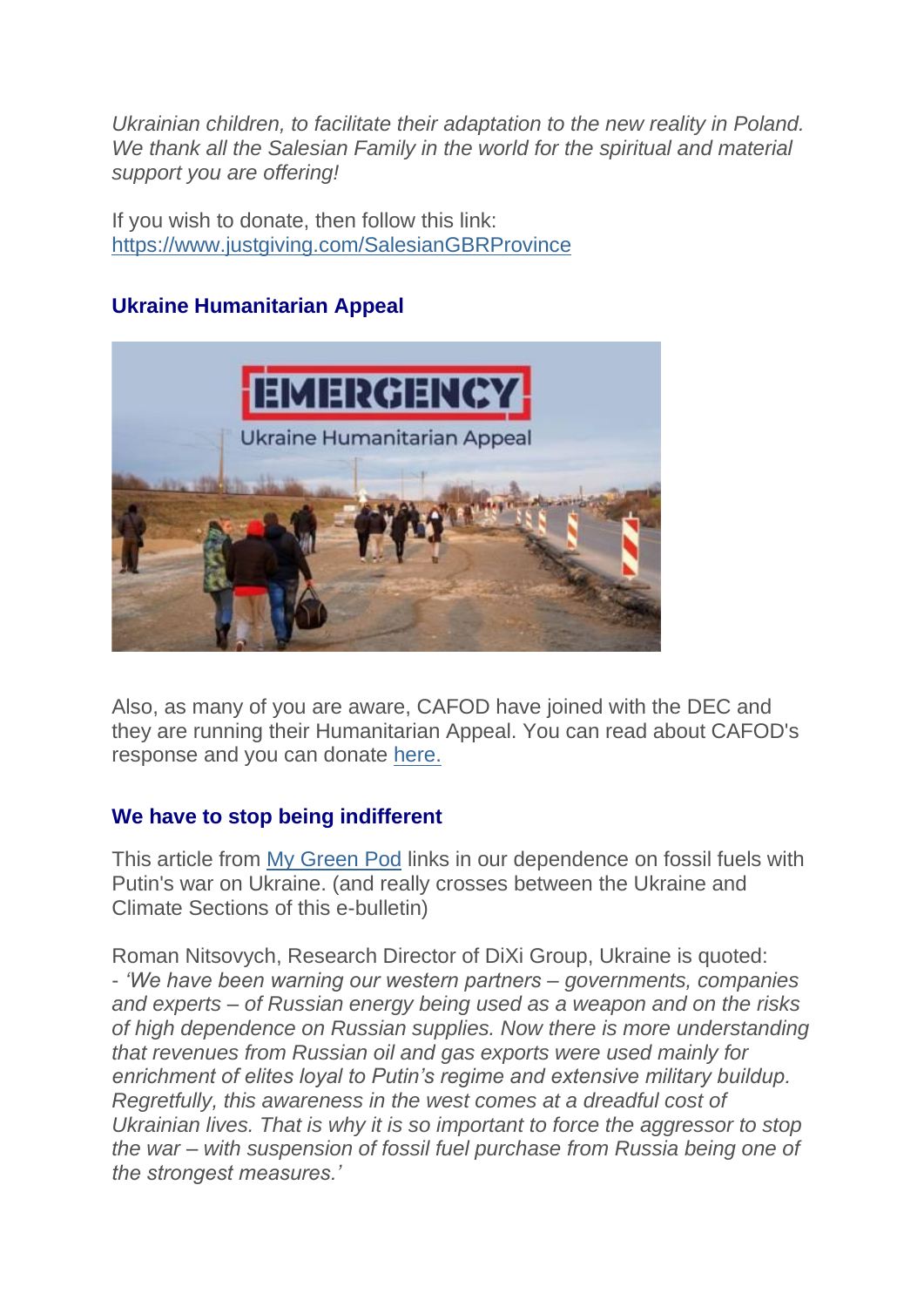## **3. Climate/Environment (includes Actions and Events)**

## **Action - Beyond Fossil Fuels Together Vigil and Fast**

Beyond Fossil Fuels Together writes: - *Our Earth is in peril and millions are already suffering as a result of the climate crisis. As our world heats up, the UK government is pouring £10 billion a year into the fossil fuel industry. We need to move beyond our addiction to fossil fuels NOW with an immediate end to new oil exploration and licences, and to fossil fuel subsidies. Will you come together with us and speak up on behalf of our planet?* Beyond Fossil Fuels Together are a group of concerned individuals who are organising both a two week 24 hour vigil and a series of 24 hour fasts. Anyone can take part.

[Click here for more details.](https://justice-and-peace.us7.list-manage.com/track/click?u=43dc262537b1536e87dc04eca&id=fa6c5459a6&e=21ab98db78)

ICN have reported on the Columbans supporting the vigil at Westminster. You can read it [here.](https://justice-and-peace.us7.list-manage.com/track/click?u=43dc262537b1536e87dc04eca&id=02e2341657&e=21ab98db78)

## **Climate Emergency Toolkit**

The updated [Climate Emergency Toolkit,](https://justice-and-peace.us7.list-manage.com/track/click?u=43dc262537b1536e87dc04eca&id=21657522c8&e=21ab98db78) and website, are now available. A useful resource for churches or organisations looking to respond to the Climate Emergency.

## **Online meeting on Biodiversity**

This interesting article written by Ellen Teague for [ICN](https://justice-and-peace.us7.list-manage.com/track/click?u=43dc262537b1536e87dc04eca&id=da986fd768&e=21ab98db78) gives an overview of an online meeting held by the LiveSimply Group of St. John Vianney Parish, West Green, in the Westminster Diocese. The speaker was Fr. Sean McDonagh.

As mentioned in previous e-bulletins, COP15, the UN Biodiversity Conference, happens in Kunming, China, in the next few weeks. At the end of the article there are lots of links, which will give you more details on the subject. In particular, please read ["What Does the Destruction of](https://justice-and-peace.us7.list-manage.com/track/click?u=43dc262537b1536e87dc04eca&id=afae947546&e=21ab98db78)  [Biodiversity Mean?"](https://justice-and-peace.us7.list-manage.com/track/click?u=43dc262537b1536e87dc04eca&id=afae947546&e=21ab98db78) from the Columbans.

## **Use your LOAF!**

Green Christian writes: - *Bread is full of symbolic meaning for Christians. In the gospels Jesus described Himself as "the bread of life". When you next go food shopping, especially if you are buying for your Church, why not*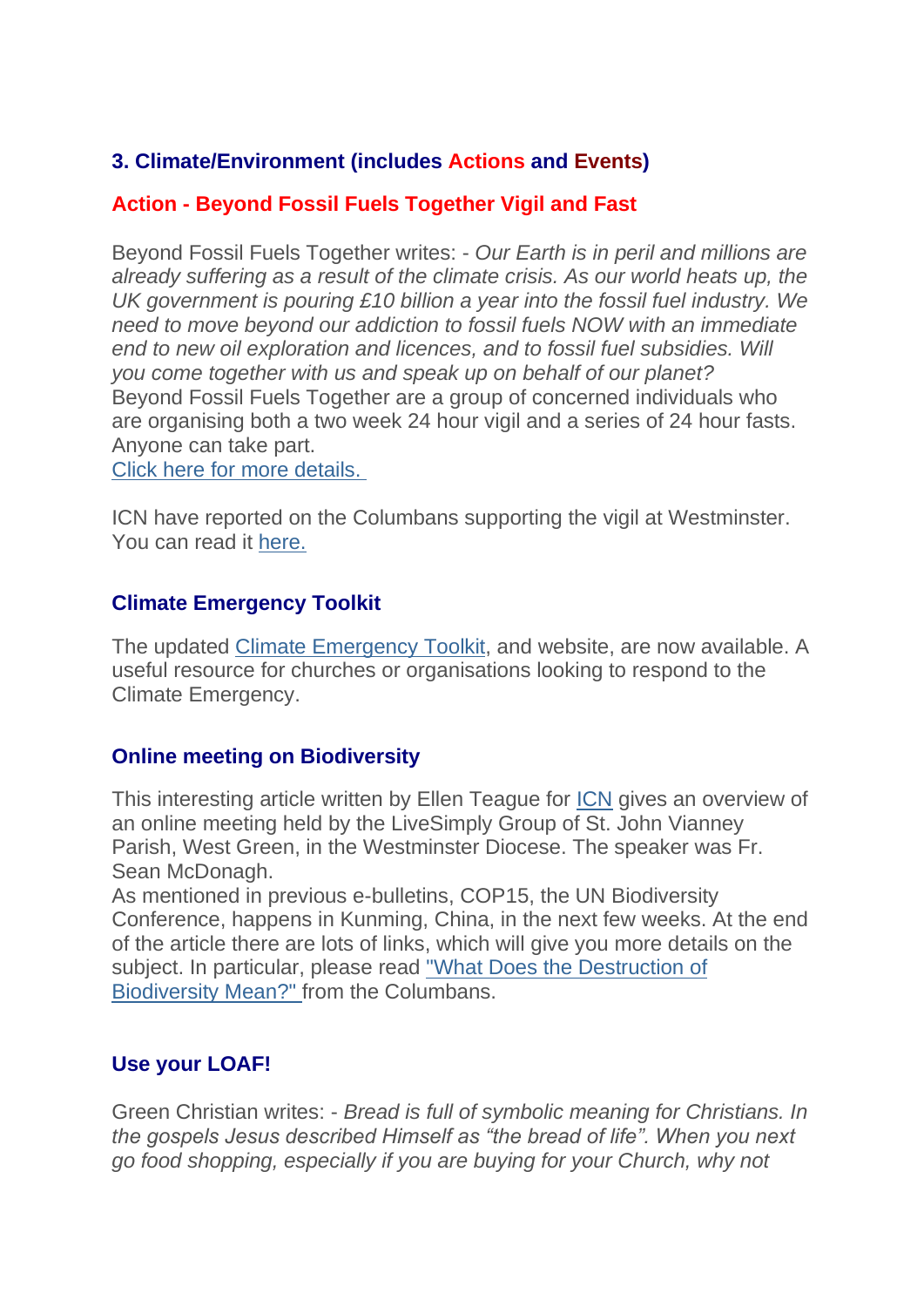*adopt some of Green Christian's LOAF principles?*

*LOAF stands for food that is Locally produced, Organically grown, Animal friendly or Fairly traded.*

Green Christian describe how LOAF fits in with our Christian principles [here.](https://justice-and-peace.us7.list-manage.com/track/click?u=43dc262537b1536e87dc04eca&id=94e8f485bc&e=21ab98db78)

## **How can the UK secure affordable energy for all?**

[Friends of the Earth](https://justice-and-peace.us7.list-manage.com/track/click?u=43dc262537b1536e87dc04eca&id=2d505b0519&e=21ab98db78) have produced a balanced article concerning the impact that the war in Ukraine will have on the energy market, and highlighting the fact that it is essential to have a *'secure supply of affordable energy while avoiding funding wars abroad.'* There is also an opportunity to sign a petition to the Government telling them that we don't want any new coal, gas or oil projects ( of which there are over 30 planned by fossil fuel companies).

I don't know about you, but I am not sure how we will be able to afford gas by the end of this year, if what they are threatening about the rise in prices comes to fruition.

## **Setting up a Green Team in your Parish (courtesy of the Leeds Diocesan J & P Climate Action Group)**

Pope Francis' messages in Laudato Si' have been clear in the need for us to protect our beautiful but fragile world. They ask us all, collectively and individually, to:

- consider the way we look at creation
- pray about this
- identify and stop practices that cause damage
- start new initiatives to improve our environment, and then
- reset our lifestyles

It can all seem a bit daunting but there are many ways for us to engage with Pope Francis' call. So how do we start? One of the best ways is to form a Green Team in your parish.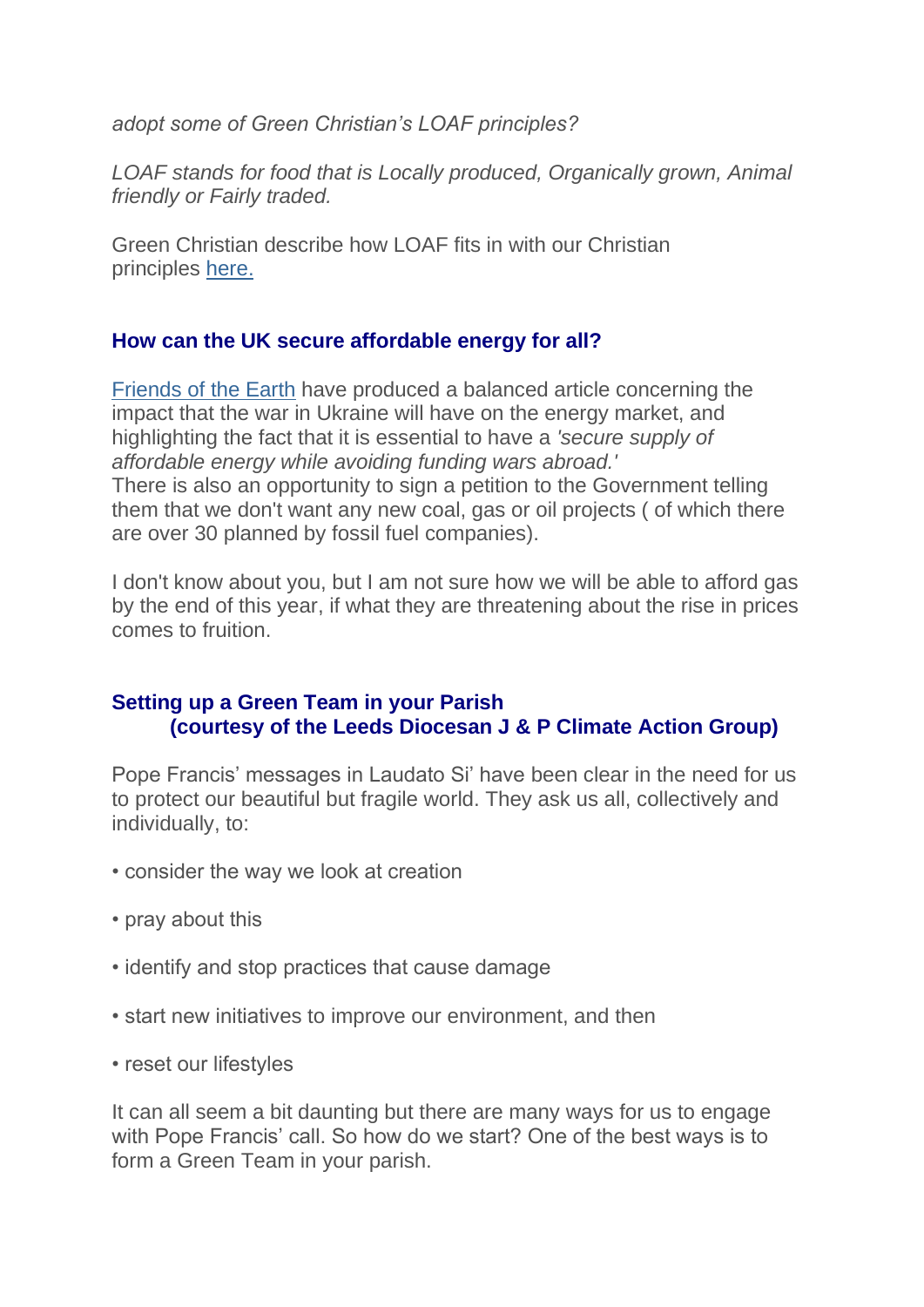The Green Team could look at aspects of our lives in the parish and at home and work. Such as:

• Energy - how much gas & electricity do we use? Some dioceses already arrange 'green' electricity and gas for the parish buildings.

- Agriculture what food do we eat & where does it come from?
- Transport how do we get to work & school?
- Rewilding what flora & fauna live here?

• Commodities- what can we do without, which things are we reusing and recycling?

• Eco-friendly products - what environmentally harmful products should we stop using?

The next stage is to decide which one(s) to begin doing something about. Use the 5R principle – Reduce, Reuse, Recycle, Renewable energy, and especially Refuse to buy. This helps to focus and identify benefits and savings. Savings are not only ££, they also include carbon dioxide (CO2), a greenhouse gas that is making a huge contribution to the Climate Change crisis. AND remember sustainability means having the environmental, social and economic aspects in place, it's not one of these versus the others! Also several dioceses have adopted Environmental Policies. You can use these to help you compose your own parish environment policy.

Your Green Team can share your suggestions with the parish – always keep them up to date with what is happening, some may join in as well. Make some posters to display at your church giving details of what you are going to do. Include in your parish liturgy. You don't have to know all the answers at this stage, they can be different for each of us, but there are many that have common themes and lots of advice is available. You can do this for your parish buildings & grounds and/or for your own homes as well.

There are plenty of resources available, from [Laudato Si](https://justice-and-peace.us7.list-manage.com/track/click?u=43dc262537b1536e87dc04eca&id=183f8a8fce&e=21ab98db78)  [Movement,](https://justice-and-peace.us7.list-manage.com/track/click?u=43dc262537b1536e87dc04eca&id=183f8a8fce&e=21ab98db78) [Journey to 2030,](https://justice-and-peace.us7.list-manage.com/track/click?u=43dc262537b1536e87dc04eca&id=0d7f23d3f4&e=21ab98db78) [Laudato Si Animators,](https://justice-and-peace.us7.list-manage.com/track/click?u=43dc262537b1536e87dc04eca&id=a3c29b6335&e=21ab98db78) [the Laudato Si](https://justice-and-peace.us7.list-manage.com/track/click?u=43dc262537b1536e87dc04eca&id=f85bb1d33d&e=21ab98db78)  [Centre,](https://justice-and-peace.us7.list-manage.com/track/click?u=43dc262537b1536e87dc04eca&id=f85bb1d33d&e=21ab98db78) [the Ecological Conversion Group](https://justice-and-peace.us7.list-manage.com/track/click?u=43dc262537b1536e87dc04eca&id=ae454c0ee4&e=21ab98db78) and others.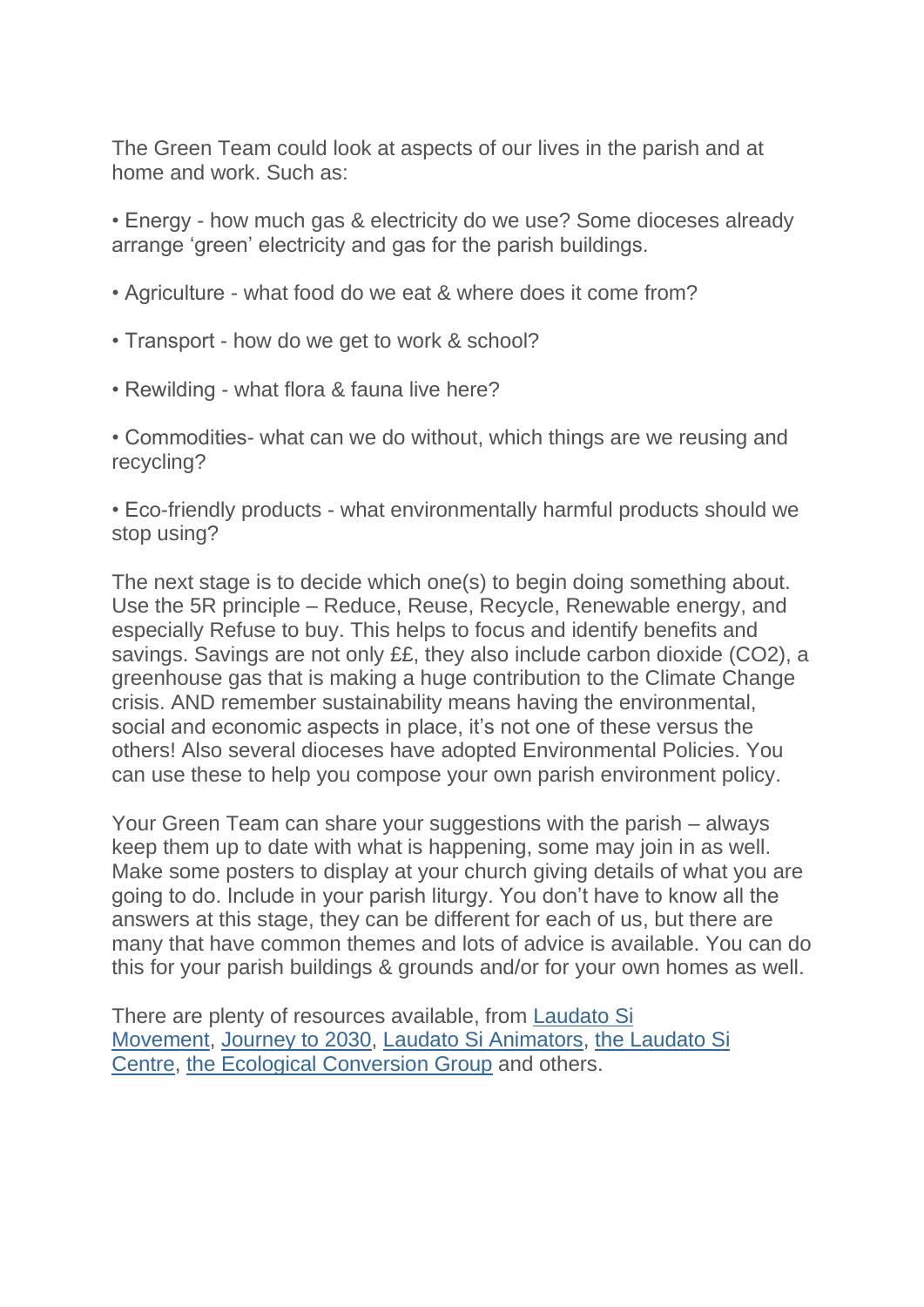## **'An atlas of human suffering': the latest IPCC Report**

Antonio Guterres, UN Secretary General, spoke out at the report's launch:

*"I have seen many scientific reports in my time, but nothing like this. Today's IPCC report is an atlas of human suffering and a damning indictment of failed leadership."*

*"The facts are undeniable. This abdication of leadership is criminal. The world's biggest polluters are guilty of arson of our only home. But according to current commitments, global emissions are set to increase*  almost 14 per cent over the current decade. That spells catastrophe. It will *destroy any chance of keeping 1.5 alive."*

Read more about the IPCC report through [Campaign Against Climate](https://justice-and-peace.us7.list-manage.com/track/click?u=43dc262537b1536e87dc04eca&id=d5d691da11&e=21ab98db78)  [Change.](https://justice-and-peace.us7.list-manage.com/track/click?u=43dc262537b1536e87dc04eca&id=d5d691da11&e=21ab98db78) They also have a page about the UK facing crucial choice on energy policy [here.](https://justice-and-peace.us7.list-manage.com/track/click?u=43dc262537b1536e87dc04eca&id=c82b131e3c&e=21ab98db78)

### **Destruction caused by Cyclone Gombe**

Until I read this article, I hadn't even realised that Mozambique had suffered as a result of Cyclone Gombe just over a week ago. ACI Africa interviewed Fr. António Martinho Canera, who stated that the damage was immeasurable. He said it had caused a *"desolate scenario, with infrastructures severely damaged, affecting the provision of assistance in terms of health, education, water, and other services to the population."* Read the full article [here.](https://justice-and-peace.us7.list-manage.com/track/click?u=43dc262537b1536e87dc04eca&id=79393bcff3&e=21ab98db78)

### **Action - Stop the Government failing on plastic**

I know that we have had these petitions etc. before, but this is so important to the health of our world and in particular, nature. Friends of the Earth say that *instead of cutting pollution, the government has just announced a dangerously weak set of targets that will allow polluters to keep destroying nature.*

Add your name to their open letter to the Government [here.](https://justice-and-peace.us7.list-manage.com/track/click?u=43dc262537b1536e87dc04eca&id=40cb1ff295&e=21ab98db78)

### **4. What's wrong with the Fashion Trade?**

I was asked to put this in by Virginia Bell of the Laudato Si' Animators UK, and I was unsure first of all as to whether to put it as a stand-alone article in News and Comment, or put it under the heading of Climate/Environment.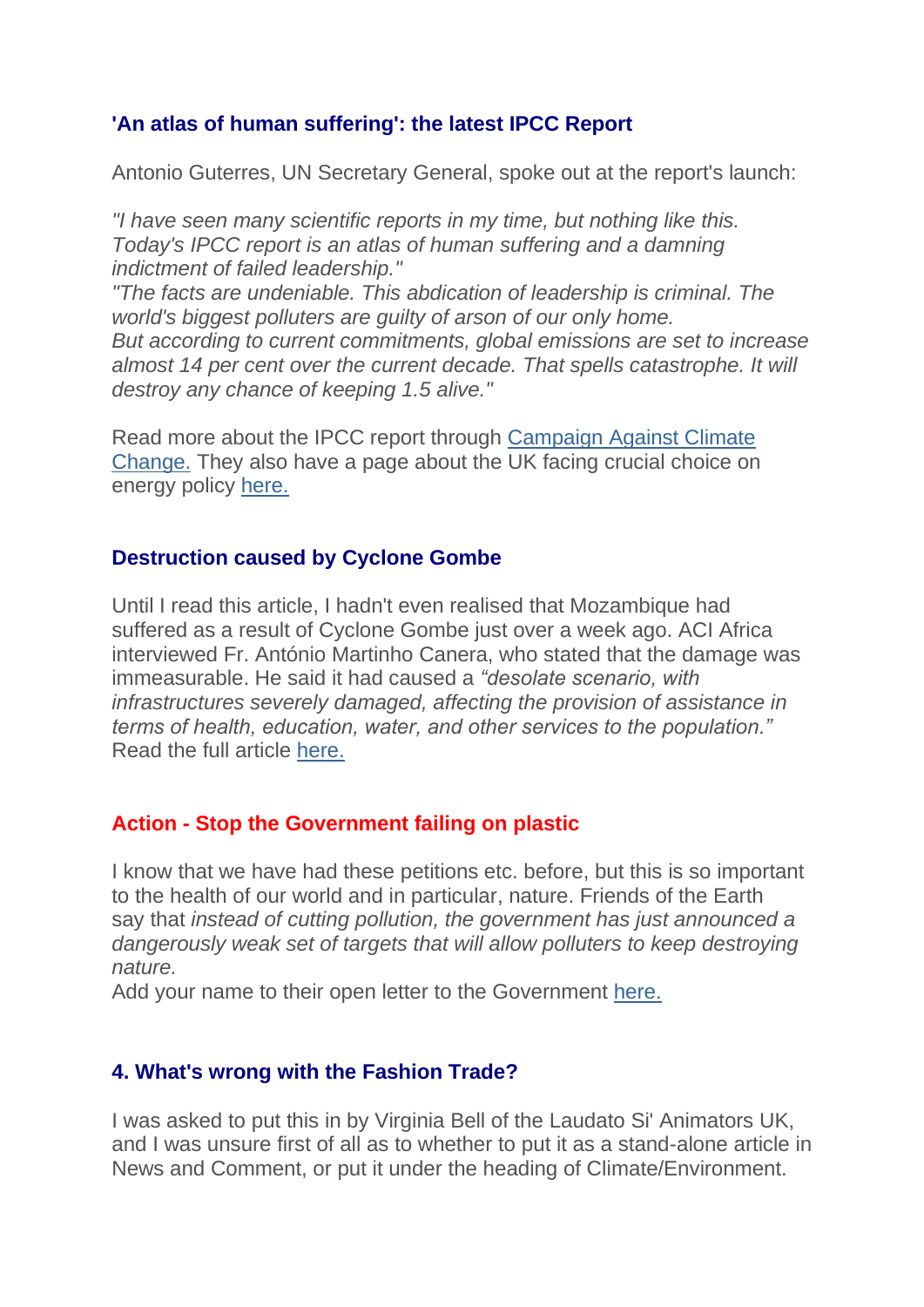As you read the article, you will understand why I put it in its own category. Not only does the article cover the damage done to the environment by the use of water, pesticides and toxic chemicals, but it also includes cruelty to animals, and huge amounts of detention and forced labour, as well as child labour.

The article is available to read through [ICN.](https://justice-and-peace.us7.list-manage.com/track/click?u=43dc262537b1536e87dc04eca&id=fd0a656ec5&e=21ab98db78) Please read to the end as there are various links including one to lobby your MP, and information on the types of material that are better for the environment.

## **5. Life in the UK today (includes an Action)**

### **Suffolk Church offers 'Warm Room' to those struggling to pay energy bills**

Premier Christian News writes: - *As fuel, energy and food prices soar, Holy Trinity Church, Bungay, has teamed up with Together with Bungay Community Support, to come up with the "Warm Room" scheme. The project provides free and warm spaces for people to come five days a week to chat, drink tea and play cards while keeping warm.* Details are available [here.](https://justice-and-peace.us7.list-manage.com/track/click?u=43dc262537b1536e87dc04eca&id=f52deb9dbb&e=21ab98db78)

### **Action - Benefits should rise to cover the cost of living**

Church Action on Poverty writes: - *Martin lives in Halifax in West Yorkshire. He had to stop working when he suffered nerve damage, and he has long-lasting pain and anxiety. He can see the rise in the cost of living, every time he looks at his energy meter. His bills are set to rise by £547 a year.*

*"My anxiety and depression now is getting worse and worse again. I'm stressing all the time, and forever trying to change bill payment dates and things like that."*

*The Government cut Universal Credit last October. Now, people on benefits face a second cut. Inflation is set to reach 7% by April, but benefits are set to rise by only 3.1%. This cut would devastate households like Martin's. It would be catastrophic and should be unthinkable.*

*In the spring budget statement next week on 23 March, the Government have a chance to step in and make sure that everyone gets the help they need. Please [contact your MP today](https://justice-and-peace.us7.list-manage.com/track/click?u=43dc262537b1536e87dc04eca&id=5c6bb0bcee&e=21ab98db78) and ask them to call for urgent action.*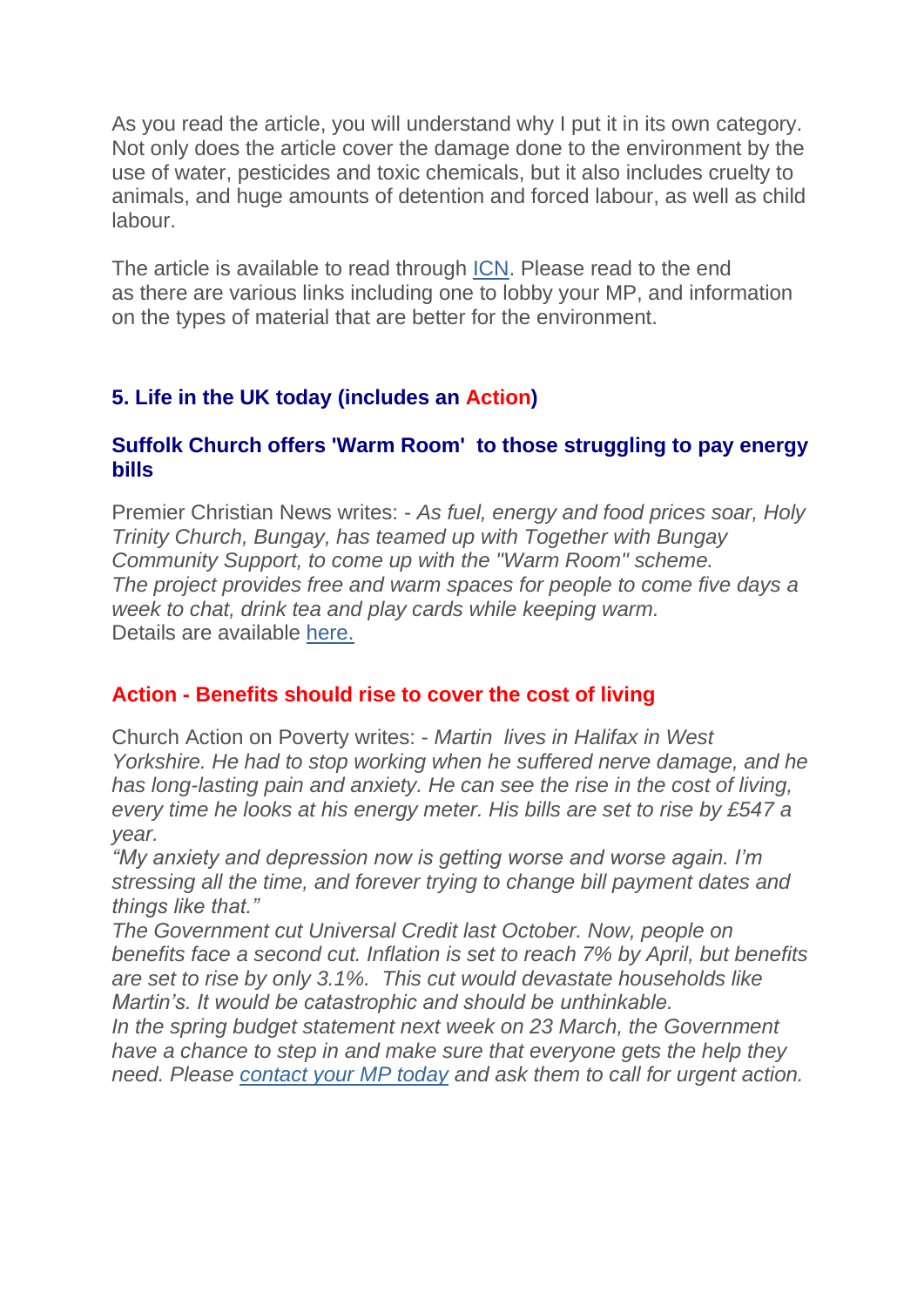### **Christian Groups urge Chancellor to ease tax burden on families**

ICN writes: - *Three Christian organisations have called on the Chancellor to make the tax system fairer for families ahead of the Spring Statement this coming week. The Catholic Union of Great Britain; the Centre for Enterprise, Markets and Ethics; and the Benedict XVI Centre for Religion and Society, St Mary's University, Twickenham have called for action from Chancellor of the Exchequer Rishi Sunak in light of rising inflation and soaring energy prices.*

The organisations are pushing for the Chancellor to set up a commission looking at ways of easing tax burdens on families.

The article and letter can be read [here.](https://justice-and-peace.us7.list-manage.com/track/click?u=43dc262537b1536e87dc04eca&id=7c3342405a&e=21ab98db78)

## **6. Rejection of proposals for Assisted Suicide**

ICN have reported that last week the House of Lords voted to reject Lord Forsyth's proposals for a Bill to legalise assisted suicide by 179 votes to 145 votes in a landmark vote. This is the twelfth time that proposals for an assisted suicide-related law have failed to get through our Parliamentary process.

Various interested groups have been quoted in this article and there is a link to the Dying Well website. [Click here](https://justice-and-peace.us7.list-manage.com/track/click?u=43dc262537b1536e87dc04eca&id=d894a84878&e=21ab98db78) to read it.

# **7. Synod News**

### **Synodal Pathway: A Mill Hill Lay Missionary Responds**

Jacinta van Luijk MHM, who has been a Mill Hill Missionary since 1982, gives a very honest opinion of the Church, and this paragraph says a lot: - *In general, the official Catholic Church hierarchy, even several fellow priest-missionaries, keep their careful distance. "We are theologians, not social workers" a parish priest told us. "Yes, we should also have attention for humanitarian issues" consoled another, as if this was not his core business. In our work we constantly meet huge spiritual questions, on the purpose of life, on how to live daily life, on how to relate as human beings, of worthlessness, uselessness, loneliness and despair. These often are not taken up by Church leaders and workers as issues to be considered beyond a prayer. There is no happiness in the Church that prisoners are prisoners no more, the blind can see and the downtrodden are now free…*

Her complete words are available through [Mill Hill Missionaries.](https://justice-and-peace.us7.list-manage.com/track/click?u=43dc262537b1536e87dc04eca&id=1a38ccec1d&e=21ab98db78)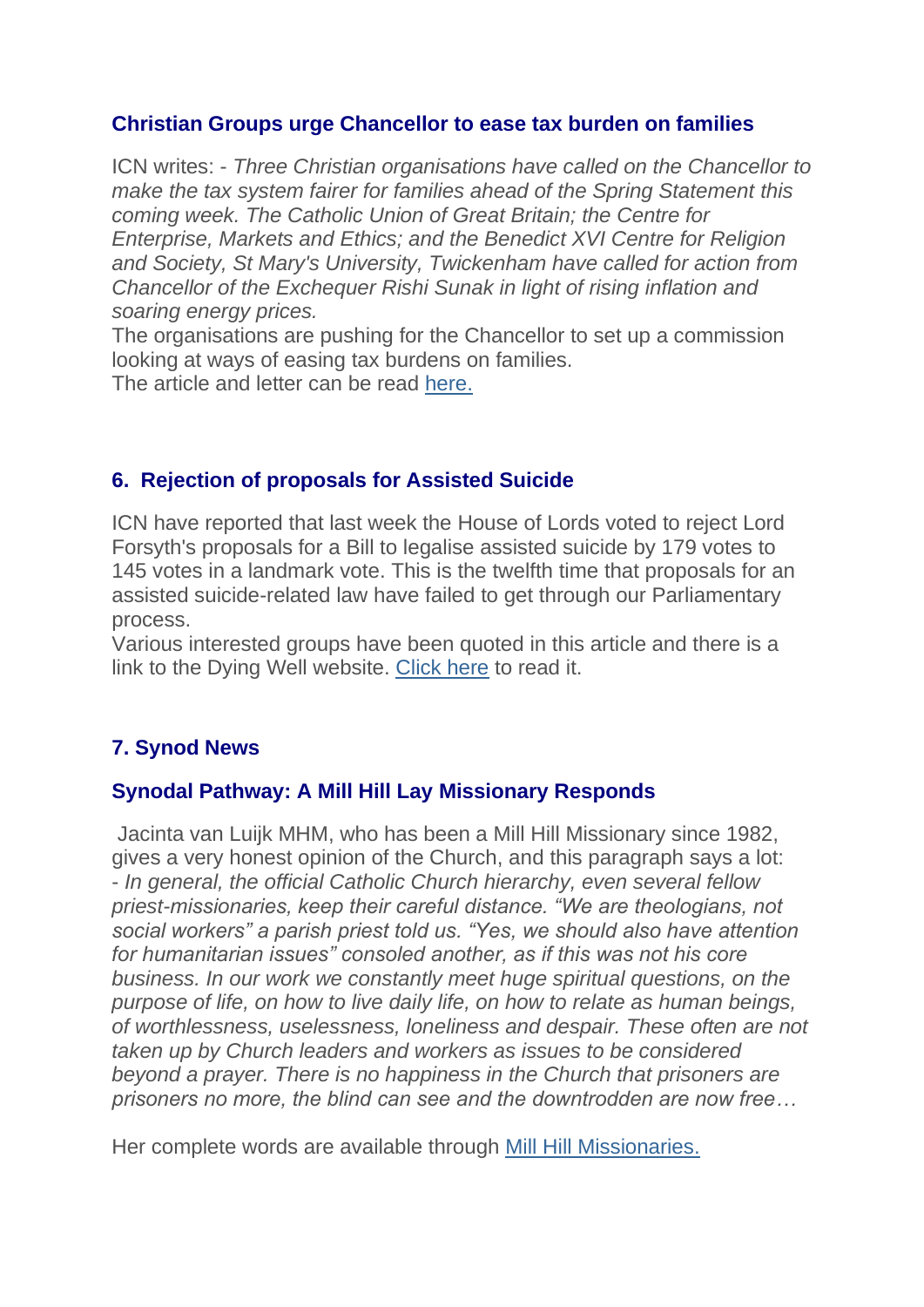## **8. Bill of Rights should focus on recognised fundamental rights**

The Catholic Union, through ICN, has called *for a renewed focus on universal, inviolable, and inalienable rights as part of plans for a new Bill of Rights being proposed by the Government.*

*Following a review of the Human Rights Act, the Government is consulting on a number of possible changes to the framework of human rights law in the UK.*

More details, plus links to the Bill of Rights consultations, are available through [ICN.](https://justice-and-peace.us7.list-manage.com/track/click?u=43dc262537b1536e87dc04eca&id=0ae7fb71d2&e=21ab98db78)



## **9. Columban Competition Winners**

Ellen Teague writes: - *Winners have been announced in a media competition for young people on the subject 'Anyone can make a difference: 21st Century Changemakers' run by the Columban Missionary Society in Britain and Ireland.*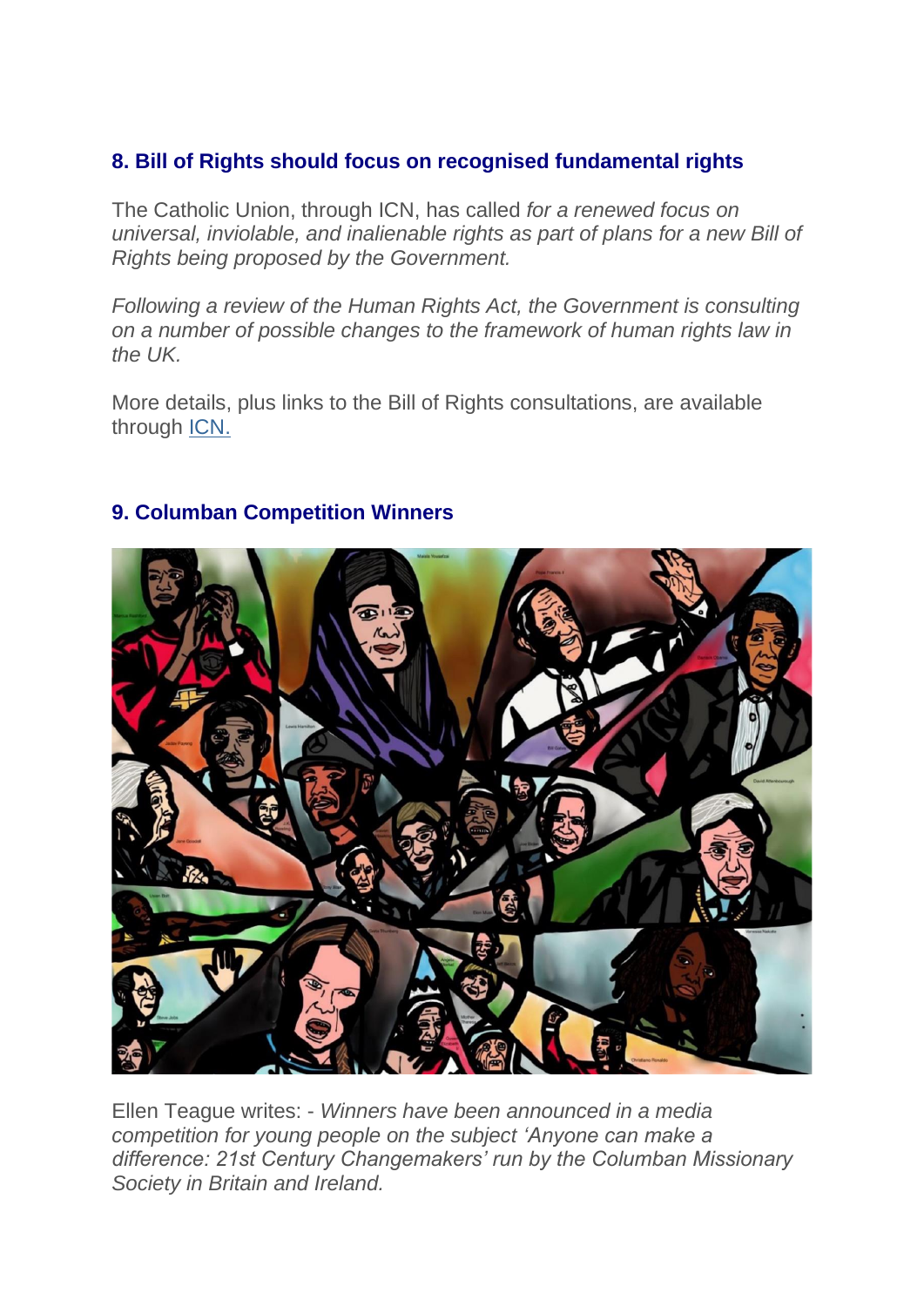*Young people 13-18 years in Catholic Schools were asked to consider: Who in the world today is doing something about inequality, injustice, exclusion and environmental degradation? What can they teach us? The theme was based on a quote from young climate campaigner Greta Thunberg who has said, "no one is too small to make a difference".*

*The British competition – articles and images - attracted 156 entries from 24 Catholic schools. They were judged by panels of media experts who praised the high quality of all the entries shortlisted: Ruth Gledhill (Multi-Media Editor at The Tablet), Josephine Siedlecka (Founder and Editor of Independent Catholic News), Daisy Srblin, (Director of the Catholic youth social action charity Million Minutes) and James Trewby (Columban Education Worker).*

*"The quality of entries blew me away and I was amazed at their energy and thoughtfulness," said James Trewby, Columban Education Worker in Britain.*

*Jessica Saxon of St George's College in Weybridge wrote the winning article about US politician and human rights campaigner Alexandria Ocasio-Cortez, described by Daisy Srblin as "a barnstorming piece of writing" and by Ruth Gledhill as "a powerful article." Jessica herself says, "only action by those who are brave enough - people like AOC and the person I would like to be - can we encourage young minds to advocate for equality of everyone."*

*The runner up was Mahi Sikan of Thomas More School in Bedford, who wrote about an Afghani woman on a mission to improve the healthcare of her community in very difficult circumstances. The article, "reminded us of the millions of people who do amazing work, without fame and acclamation", according to Daisy Srblin.*

*Ella Bothwell of St Richard Gwyn in Flint and Scarlett Peart-Lapidge of Bishop Thomas Grant in London were joint third. Ella's article on David Attenborough was described by Jo Siedlecka of Independent Catholic News as, "a really well written, mature piece combining a profile of David Attenborough with good summary of Catholic Social Teaching with references to Laudato Si and Fratelli Tutti." Scarlett's focus on Margaret Mizen was described as "a powerful account, with first hand reflections on the ways in which the Mizen family, specifically Margaret Mizen, turned their grief over the murder of their son into something powerful and hopeful, and created real change as a result."*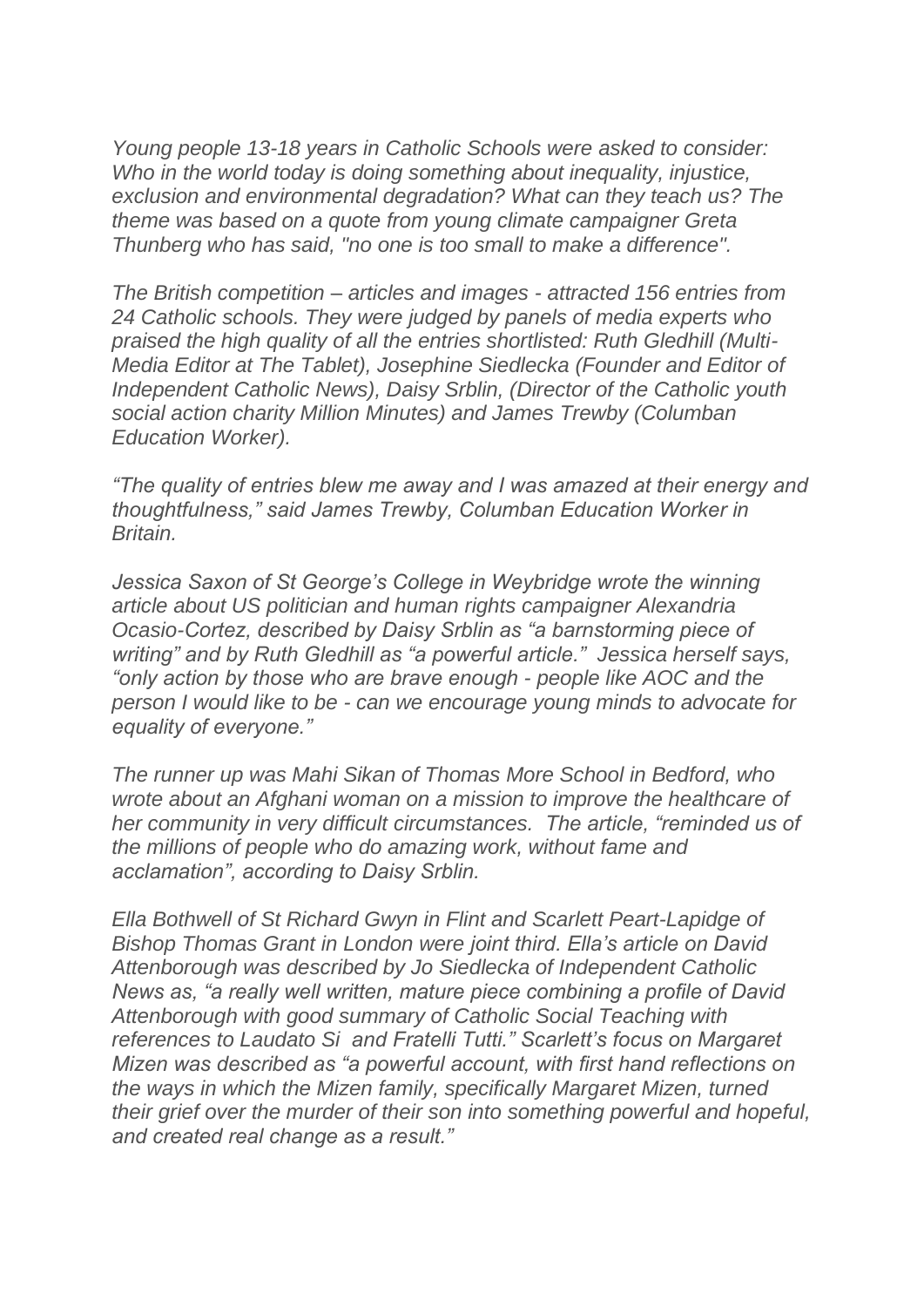*Elijah Gilbert of Richard Challoner School, New Malden won first prize in the images section for his collage of people of inspiration. His image 'The Shatter of Inspiration'* (image at the top of this article) *showed a shattered glass with a different illustrations of influential people in each shard. Elijah says, "the people in the larger shatters have done an outstanding amount of things that one can be inspired by." These include Pope Francis, Malala Yousafzai and Vanessa Nakate. Daisy Sriblin said, "I love the thinking behind this image, reminiscent of stained glass in a Church, but featuring contemporary figures like Obama, Marcus Rashford and Pope Francis; visually it's extremely striking, and an original and thoughtful idea."*

*Second place went to Katherine Fawole of St Paul's Academy in London for her Gouache painting of Greta Thunberg. "It communicates one of Thunberg's most powerful quotations," said Daisy Srblin, "and I particularly love the earthy colours, reminding us of our roots and our obligations to the planet." Josephine Siedlecka described it as "a really striking image."*

*Oliver Lafite of Richard Challoner School and Paulette De Jose of Holy Cross School in New Malden came joint third. Oliver drew footballer Marcus Rashford as 'superman', saying "this is a man that has a lot of money and instead of being rich he wanted to help others in need." Josephine Siedlecka felt, it had "a simple and very clear message which works very well without words."*

*Paulette produced a mixed media piece focusing on four 'changemakers' around the words, 'Be the Change you want to see in the world.' The four are: Amanda Gorman (a racial justice activist - bottom right), Molly Burhans (an environmental activist - bottom left), Jamie Margolin (an LGBTQ+ rights activist - top left) and Jaclyn Friedman (a feminist - top right). Paulette says, "in my opinion, these people are very inspiring, considering that they are confident in what they believe in and are fighting for it as well as relying on their faith to encourage and help them." Daisy Srblin commented: "I love the blend of diversity, featuring famous voices like Amanda Gorman, and raising awareness of less well known but equally important advocates like Jamie Margolin. The diversity of using mixed media also demonstrates how change makers themselves use different means of advocacy, all of which are important. The faith motivations of the featured individuals is also a thoughtful observation."*

More details are available through the [Columbans website.](https://justice-and-peace.us7.list-manage.com/track/click?u=43dc262537b1536e87dc04eca&id=1388236340&e=21ab98db78)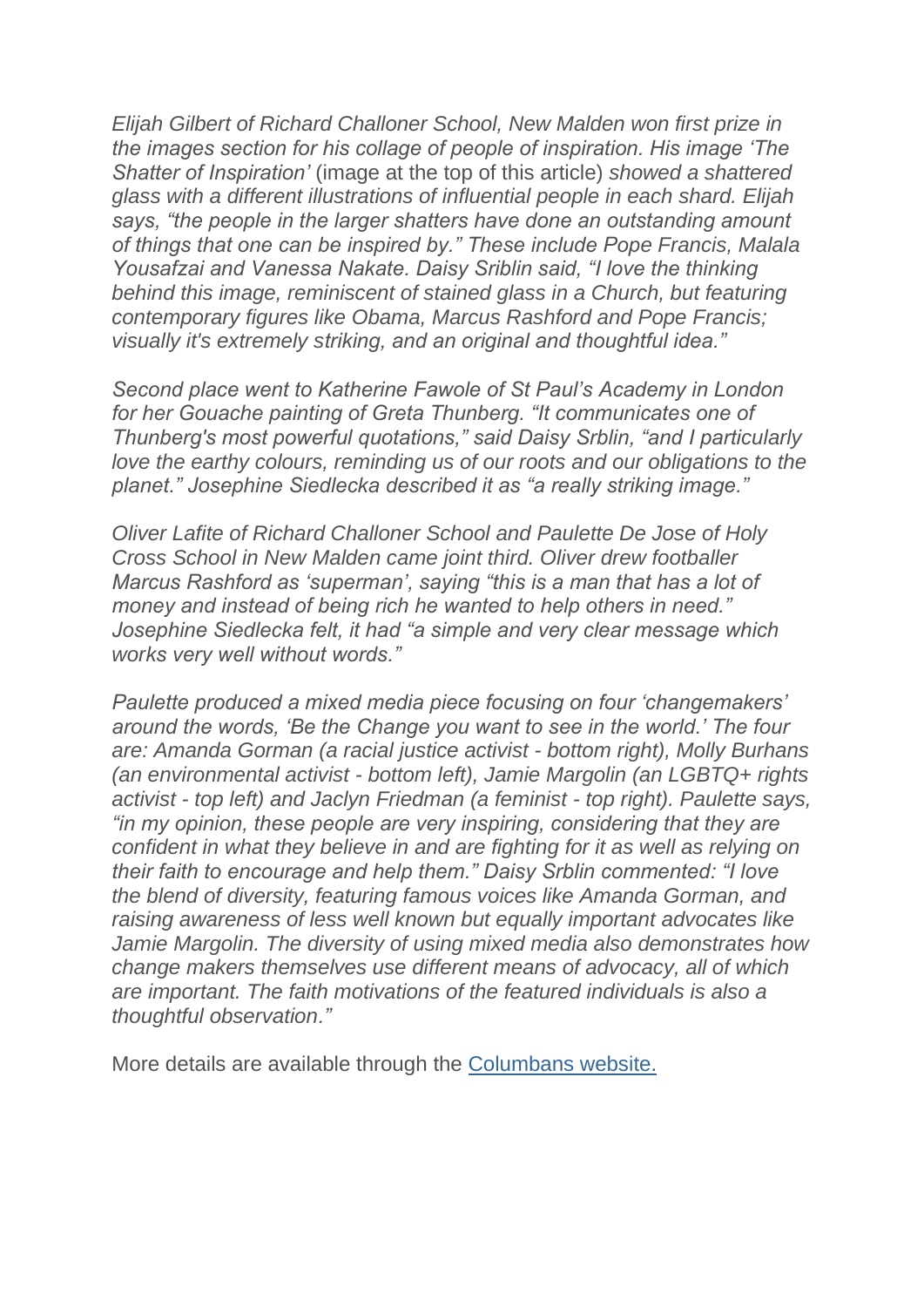## **11. NJPN Blog through ICN**

There are some great blogs to catch up on through Independent Catholic News: -

[17th February](https://justice-and-peace.us7.list-manage.com/track/click?u=43dc262537b1536e87dc04eca&id=7de45f1827&e=21ab98db78) **-** Fr. Rob Esdaille, Parish Priest of Our Lady of Lourdes, Thames Ditton **- 'Ashes and Ecology'**

[25th February](https://justice-and-peace.us7.list-manage.com/track/click?u=43dc262537b1536e87dc04eca&id=bd1abb6dbf&e=21ab98db78) **-** Celia Capstick is Co-Convenor of the NBCW Social Responsibility Committee- **'Let us dream with Pope Francis'**

Grateful thanks to our friends at [Independent Catholic News](https://justice-and-peace.us7.list-manage.com/track/click?u=43dc262537b1536e87dc04eca&id=647bac0e83&e=21ab98db78) for allowing us to publish on their website. Please sign up and support them if you can.

## **Newsletters**

## **11. NW NJPN E-Bulletin March 2022**

Anne O'Connor leads with current reports about the Russian attacks on Ukraine, an appeal from the Archbishop of Liverpool offering practical support to Ukraine, plus Bruce Kent has made a stirring speech calling for an end to nuclear weapons, redoubling our efforts to build peaceful ways to resolve conflicts, supporting those who don't want to fight and offering a safe haven for refugees...and much more besides. Download it from the [NJPN website.](https://justice-and-peace.us7.list-manage.com/track/click?u=43dc262537b1536e87dc04eca&id=a224e5ce2a&e=21ab98db78)

### **12. Mouthpeace Spring 2022**

Lots of interesting information from Lancaster Faith and Justice. Available to read through the [NJPN website.](https://justice-and-peace.us7.list-manage.com/track/click?u=43dc262537b1536e87dc04eca&id=d38a95e8fb&e=21ab98db78)

### **13. Living Fair Magazine March 2022**

Showcasing Traidcraft products, the producers behind the goods, and other snippets of information. [Click here to read.](https://justice-and-peace.us7.list-manage.com/track/click?u=43dc262537b1536e87dc04eca&id=d4c0bb4222&e=21ab98db78)

### **14. Salesians February 2022**

Their organisation of the month is UNICEF. Read it [here.](https://justice-and-peace.us7.list-manage.com/track/click?u=43dc262537b1536e87dc04eca&id=5575dbfab7&e=21ab98db78)

## **15. Biofuelwatch March 2022**

Their lead action is asking the Government to ban wood imports from Russia and Belarus, plus lots more besides. [Click here.](https://justice-and-peace.us7.list-manage.com/track/click?u=43dc262537b1536e87dc04eca&id=f1516b8bbf&e=21ab98db78)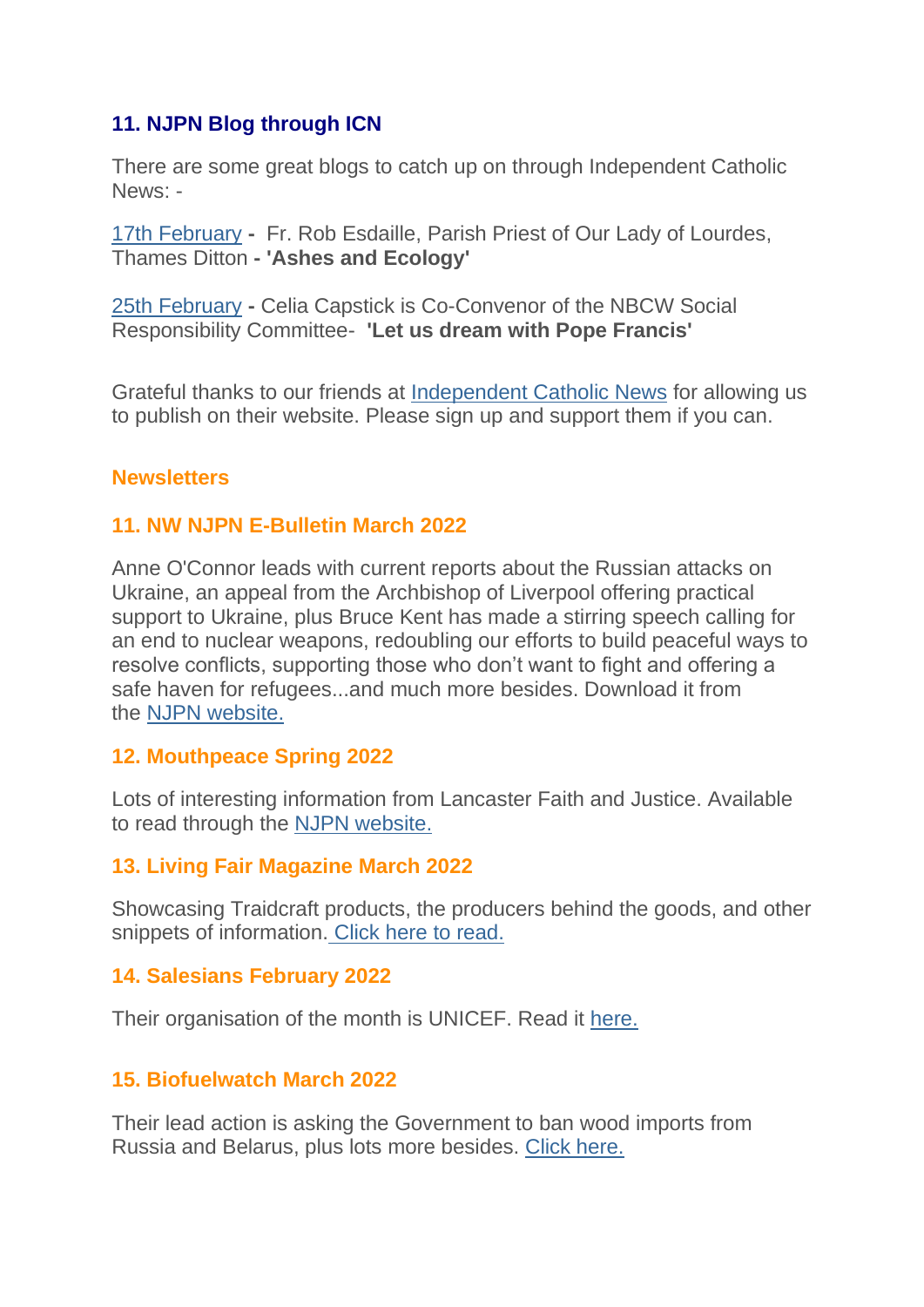### **16. Joint Public Issues Team February 2022**

I have recently received their March edition, but they only appear to have February on their website. Still an interesting read, and you can sign up to get your own copy. Check it out [here.](https://justice-and-peace.us7.list-manage.com/track/click?u=43dc262537b1536e87dc04eca&id=a522d9825c&e=21ab98db78)

## **EVENTS (in chronological order where applicable)**

### **17. 19th - 27th March - Romero Week**

**All are welcome to attend any of the events during this week, at various locations. Guest speaker is Edgardo Colón-Emeric. For full details of all events are available on the** [Romero Trust website.](https://justice-and-peace.us7.list-manage.com/track/click?u=43dc262537b1536e87dc04eca&id=7a2565f277&e=21ab98db78)

### **18. 23rd March - 7.30pm - 9pm - Stella Maris** [Modernisation in the Shipping Industry](https://justice-and-peace.us7.list-manage.com/track/click?u=43dc262537b1536e87dc04eca&id=9f7a4dcd99&e=21ab98db78)

#### **19. Various dates - Global Justice Now -** [Book here!](https://justice-and-peace.us7.list-manage.com/track/click?u=43dc262537b1536e87dc04eca&id=b849226b08&e=21ab98db78)

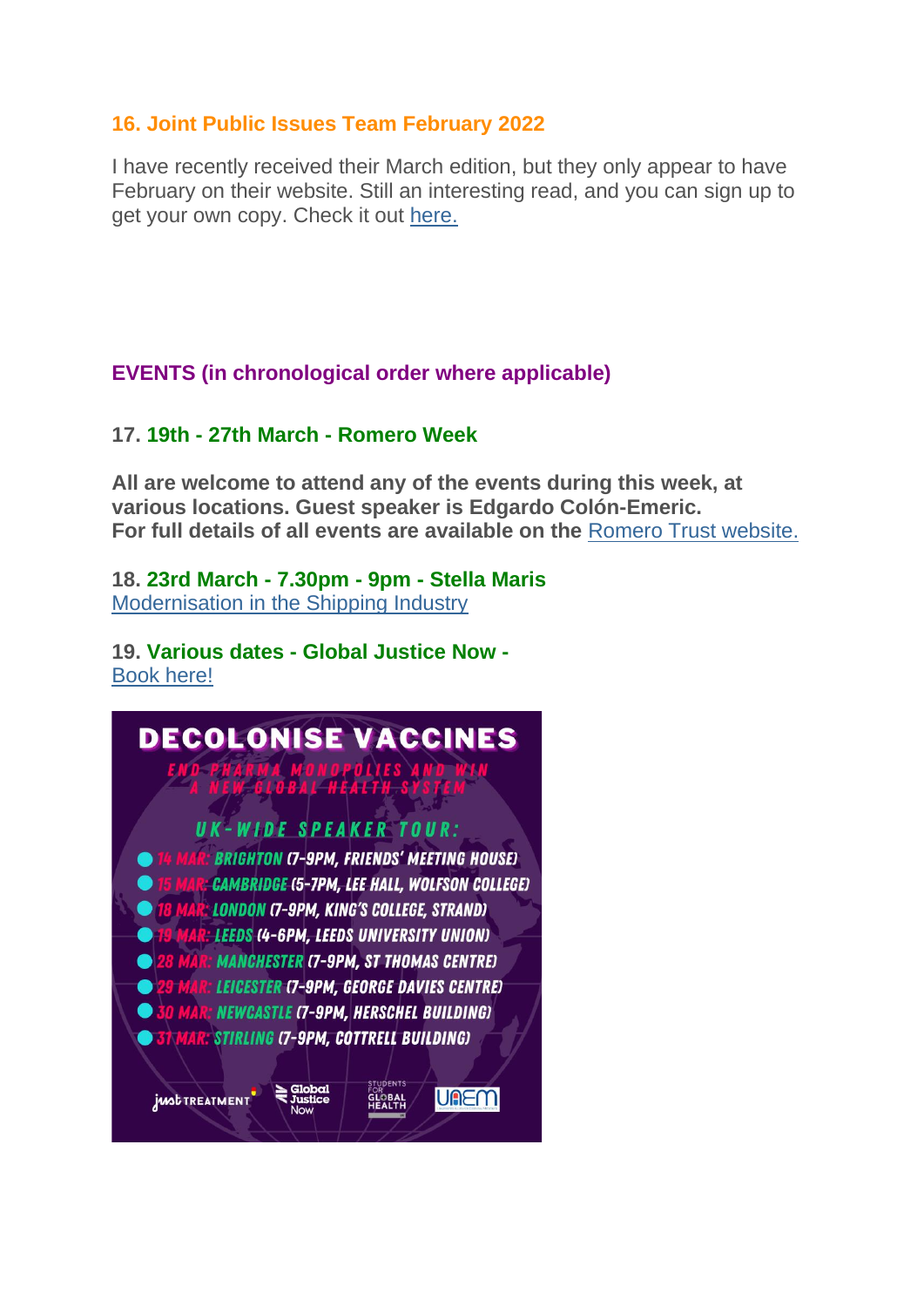**20. 30th March - 3pm UK time -**  [Palestinian Land, the absence of justice.](https://justice-and-peace.us7.list-manage.com/track/click?u=43dc262537b1536e87dc04eca&id=da0949fd99&e=21ab98db78)

**21. 2nd April - 10am - 4pm - PACT** [Cardiff Just People Roadshow](https://justice-and-peace.us7.list-manage.com/track/click?u=43dc262537b1536e87dc04eca&id=be3880d65c&e=21ab98db78)

**22. 2nd April - 1pm - 8.30pm - Global Justice Now** [We Rise: Young Persons Activist National Gathering](https://justice-and-peace.us7.list-manage.com/track/click?u=43dc262537b1536e87dc04eca&id=7943248323&e=21ab98db78)

**23.** [6th April at 12noon](https://justice-and-peace.us7.list-manage.com/track/click?u=43dc262537b1536e87dc04eca&id=eb08f0aa12&e=21ab98db78) **and** [7th April at 5pm](https://justice-and-peace.us7.list-manage.com/track/click?u=43dc262537b1536e87dc04eca&id=b36faafba1&e=21ab98db78) **- Share Action Changing the world through AGM activism.**

**24. 26th April - Church Action on Poverty** [David Goodbourn Lecture -](https://justice-and-peace.us7.list-manage.com/track/click?u=43dc262537b1536e87dc04eca&id=03d0b27f42&e=21ab98db78) After Pestilence

**25. 14th May 2022 - End Apartheid/Free Palestine**



**26. 18th June - Pax Christi AGM (details to follow)**

### **27. 8th - 10th July - Student Christian Movement** [Reinventing Radical: Courageous Discipleship for a Changing World](https://justice-and-peace.us7.list-manage.com/track/click?u=43dc262537b1536e87dc04eca&id=03407f64e2&e=21ab98db78)

**28. 22nd - 24th July - NJPN Annual Conference** [Hope! A verb with its sleeves rolled up.](https://justice-and-peace.us7.list-manage.com/track/click?u=43dc262537b1536e87dc04eca&id=fb7c5f68ff&e=21ab98db78)

Bookings now open. Don't forget it is cheaper if you book before 20th May!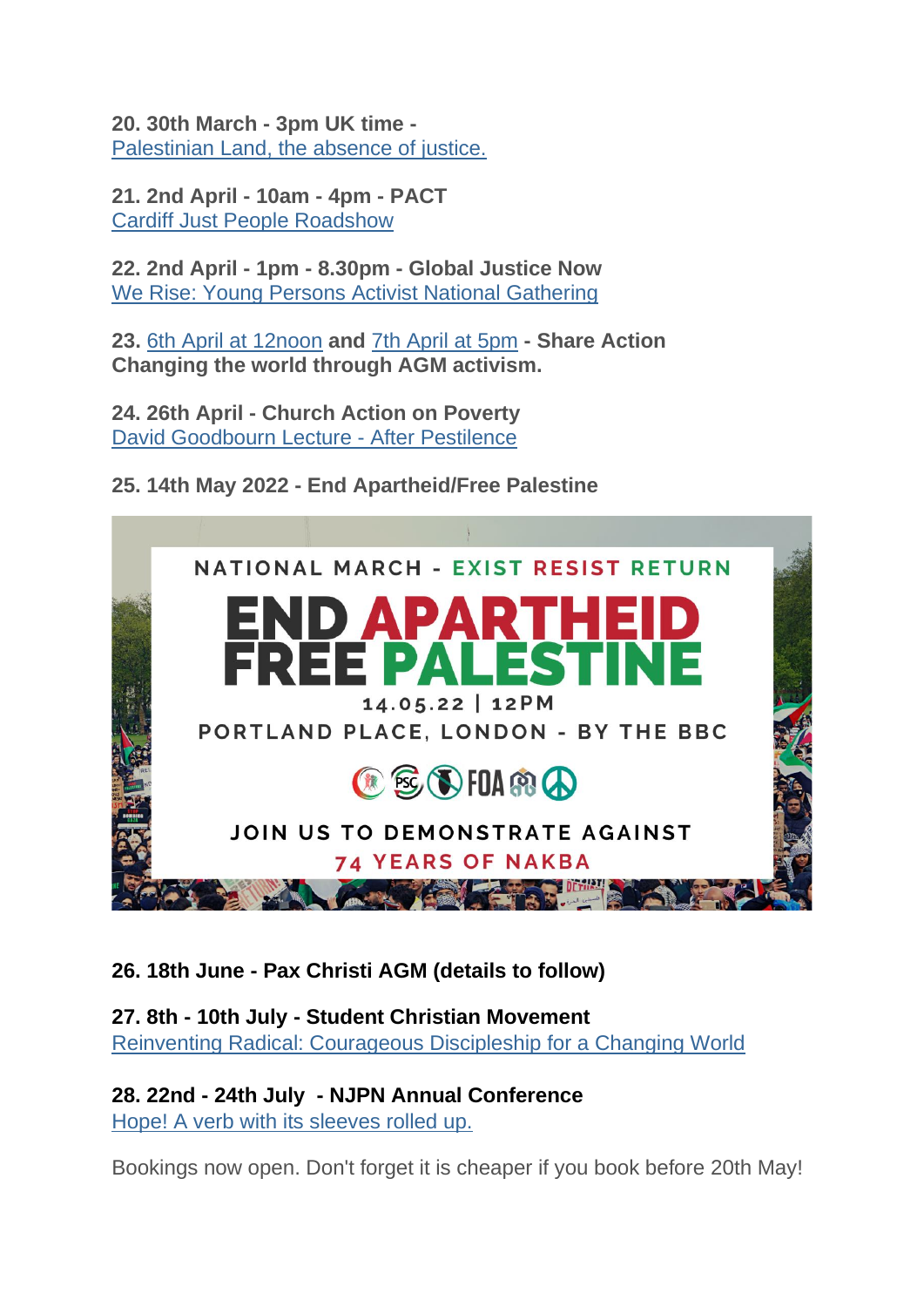# **Actions**

## **29. Tell Boris Johnson to stop hijacking aid budget**

Global Justice Now writes: - *In the next few weeks, the Foreign Secretary, Liz Truss, is expected to announce a new international development strategy that will prioritise promoting British exports over tackling poverty. This could mean even more money going to for-profit business in the private sector and to big consultancies encouraging commercialisation.*

*So far, we have seen aid money going to for-profit private healthcare, setting up trade shows to promote UK companies, and trying to expand intellectual property rights around the world.*

For more details. and to sign the petition, [click here.](https://justice-and-peace.us7.list-manage.com/track/click?u=43dc262537b1536e87dc04eca&id=8d2571b341&e=21ab98db78)

## **30. It's time to tax wealth**

Church Action for Tax Justice are asking you to add your name to their Good Measure Campaign.

They say: - *Wealth inequality in the UK is high and the COVID-19 pandemic has only exacerbated inequality that was already deeply entrenched in society.*

*In particular, the low paid and financially insecure are especially vulnerable (including those key workers who kept the country going throughout the pandemic) Many find themselves caught in a perfect storm of reduced benefits, increased taxation on their earnings through rising National Insurance Contributions, a cost-of-living crisis and, often, uncertain job security.*

They are asking the Government to introduce an initial one-off wealth tax on the country's richest 1%. Add your name to the campaign [here.](https://justice-and-peace.us7.list-manage.com/track/click?u=43dc262537b1536e87dc04eca&id=e572996684&e=21ab98db78)

## **31. Stop businesses getting away with human rights abuses**

Traidcraft Exchange have written the following: - *Primark, Tesco and John Lewis are just some of the businesses supporting our call for a new law that would make companies in the UK have to ensure abuses such as forced labour don't occur in their supply chains. If a business fails to do so, they will be held to account for profiting from abuse.*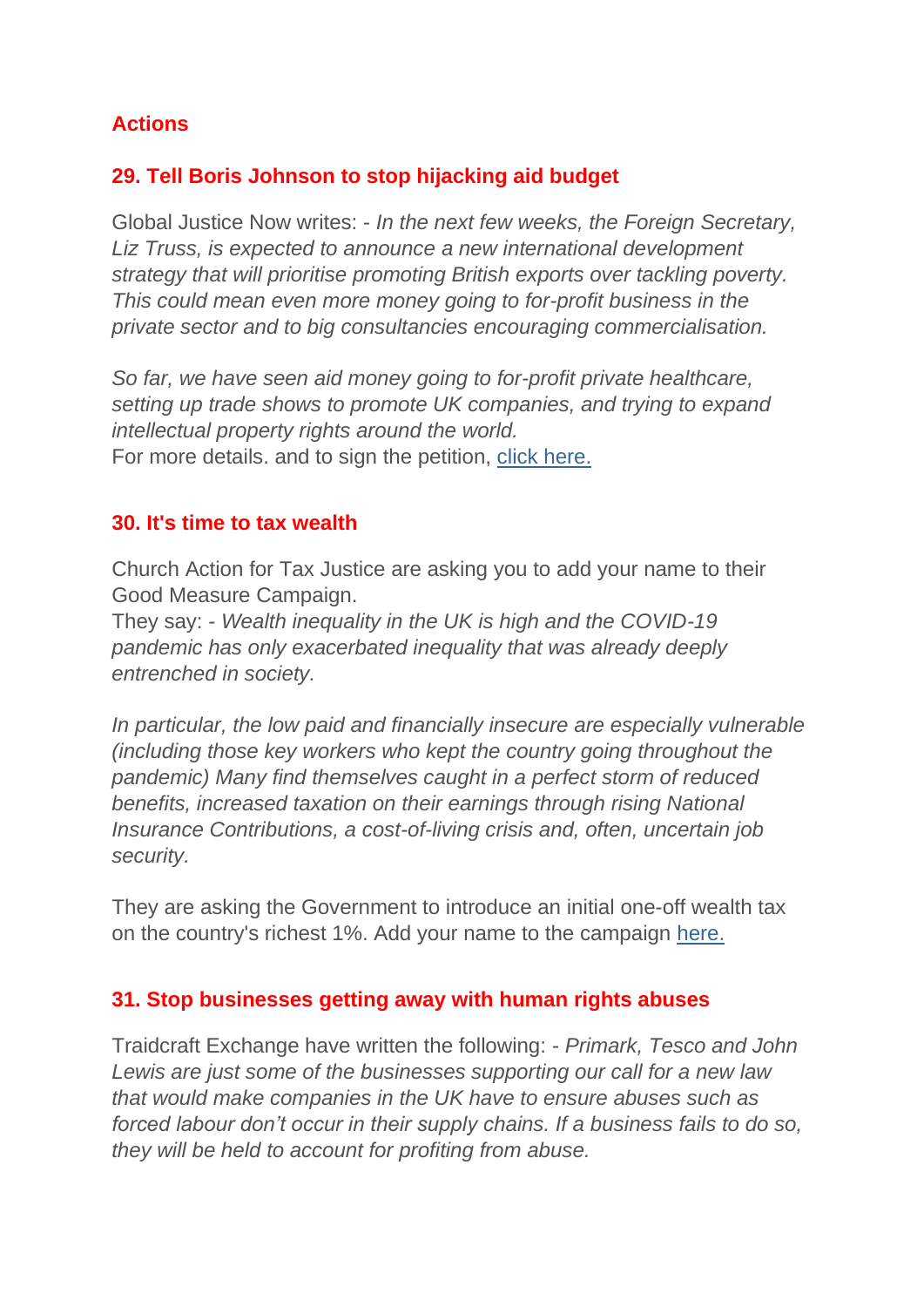*We need this law because abusive practices are profitable. And most businesses prioritise money over treating people and the environment fairly. Will you [sign our petition](https://justice-and-peace.us7.list-manage.com/track/click?u=43dc262537b1536e87dc04eca&id=f15d052284&e=21ab98db78) and call on the UK Government to introduce a new law to put an end to business abuse?*

## **32. ACAT Easter Greetings Campaign 2022**

Every year ACAT supply a list of people/Human Rights groups to whom it is possible to send specifically Christian Easter cards. Details of this are available to download from their website [here.](https://justice-and-peace.us7.list-manage.com/track/click?u=43dc262537b1536e87dc04eca&id=09f1704b7f&e=21ab98db78)

## **33. Vacancies**

## **Society of St. Vincent de Paul, Scotland**

SSVP Scotland have a vacancy for a part-time Administrator for 20 hours per week. Details are available through [ICN.](https://justice-and-peace.us7.list-manage.com/track/click?u=43dc262537b1536e87dc04eca&id=af4ca77aab&e=21ab98db78) Closing date is the 27th March.

## **THE LAST WORD**

## **34. Passionist Artist Lya Vollering at Coventry Cathedral**

Jo Siedlecka of [ICN](https://justice-and-peace.us7.list-manage.com/track/click?u=43dc262537b1536e87dc04eca&id=4101e91cc0&e=21ab98db78) has written the following: - A *timely series of Stations of the Cross sculptures by artist Lya Vollering has just opened at the Chapel of Unity in Coventry Cathedral.*

*Lya is a member of the Passionist community based in Minsteracres, County Durham. She works at the Walled Garden there and is also involved in several campaigns for climate justice, along with her artwork.*

*Lya says: "I came to see that these sculptures express many kinds of suffering, conflict and injustice. They evoke the anxiety and isolation people felt during the pandemic; the burden of living in times of war, and an environmental and climate crisis...."*

*The Stations are an invitation to put our sufferings alongside Jesus. The exhibition is free and in a space of reflection and prayer until the 1st April 2022.*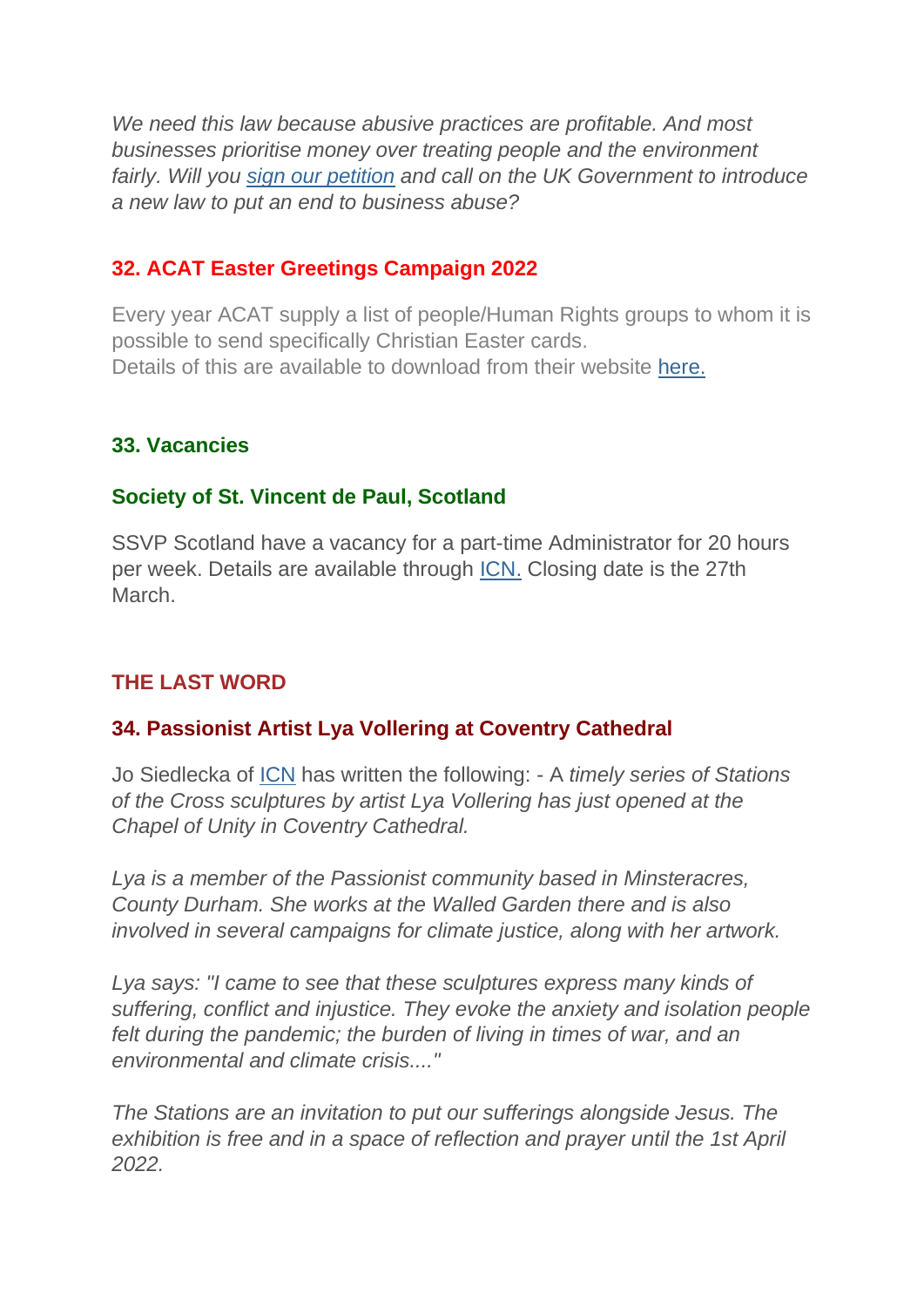### **Note on Data Protection**

Your email address is stored with MailChimp only to allow us to send you these emails, and to track interactions (e.g. open rates). To read more about how MailChimp stores and uses your information, click here for the full [MailChimp Privacy Policy.](https://justice-and-peace.us7.list-manage.com/track/click?u=43dc262537b1536e87dc04eca&id=b12093f926&e=21ab98db78) Sections referring to Distribution Lists concern your emails.

No sensitive data (such as credit card details) is given to MailChimp because we do not have an e-commerce element.

You can **unsubscribe** or **update your preferences** at any time by clicking the links at the bottom of the page.

### **NEWS LINKS**

**Independent Catholic News** Find Justice and Peace stories at: [http://www.indcatholicnews.com/news/justice-peace-environment](https://justice-and-peace.us7.list-manage.com/track/click?u=43dc262537b1536e87dc04eca&id=571733aaa1&e=21ab98db78) [Sign up](https://justice-and-peace.us7.list-manage.com/track/click?u=43dc262537b1536e87dc04eca&id=cb98e33d01&e=21ab98db78) to receive these regularly.

#### **Catholic Communications Network**

Find news stories at [www.catholicnews.org.uk](https://justice-and-peace.us7.list-manage.com/track/click?u=43dc262537b1536e87dc04eca&id=0a18a7eaf3&e=21ab98db78)

Latest Zenit Headlines [here](https://justice-and-peace.us7.list-manage.com/track/click?u=43dc262537b1536e87dc04eca&id=e2a2103bc1&e=21ab98db78)

Vatican News homepage: [www.vaticannews.va](https://justice-and-peace.us7.list-manage.com/track/click?u=43dc262537b1536e87dc04eca&id=51e9914b9d&e=21ab98db78)

### **World Council of Churches**

[https://www.oikoumene.org/en/](https://justice-and-peace.us7.list-manage.com/track/click?u=43dc262537b1536e87dc04eca&id=9f82e7711f&e=21ab98db78)

**UK Parliament News** [https://www.parliament.uk/business/news/](https://justice-and-peace.us7.list-manage.com/track/click?u=43dc262537b1536e87dc04eca&id=fea2536572&e=21ab98db78)

Follow us on Twitter: @N.JandPNetwork

Follow us on Facebook: National Justice and Peace Network

**Registered Office: - NJPN, 39 Eccleston Square, London SW1V 1BX** Telephone Numbers: - 020 7901 4864 and 07365 838535

#### **About these E-BULLETINS**